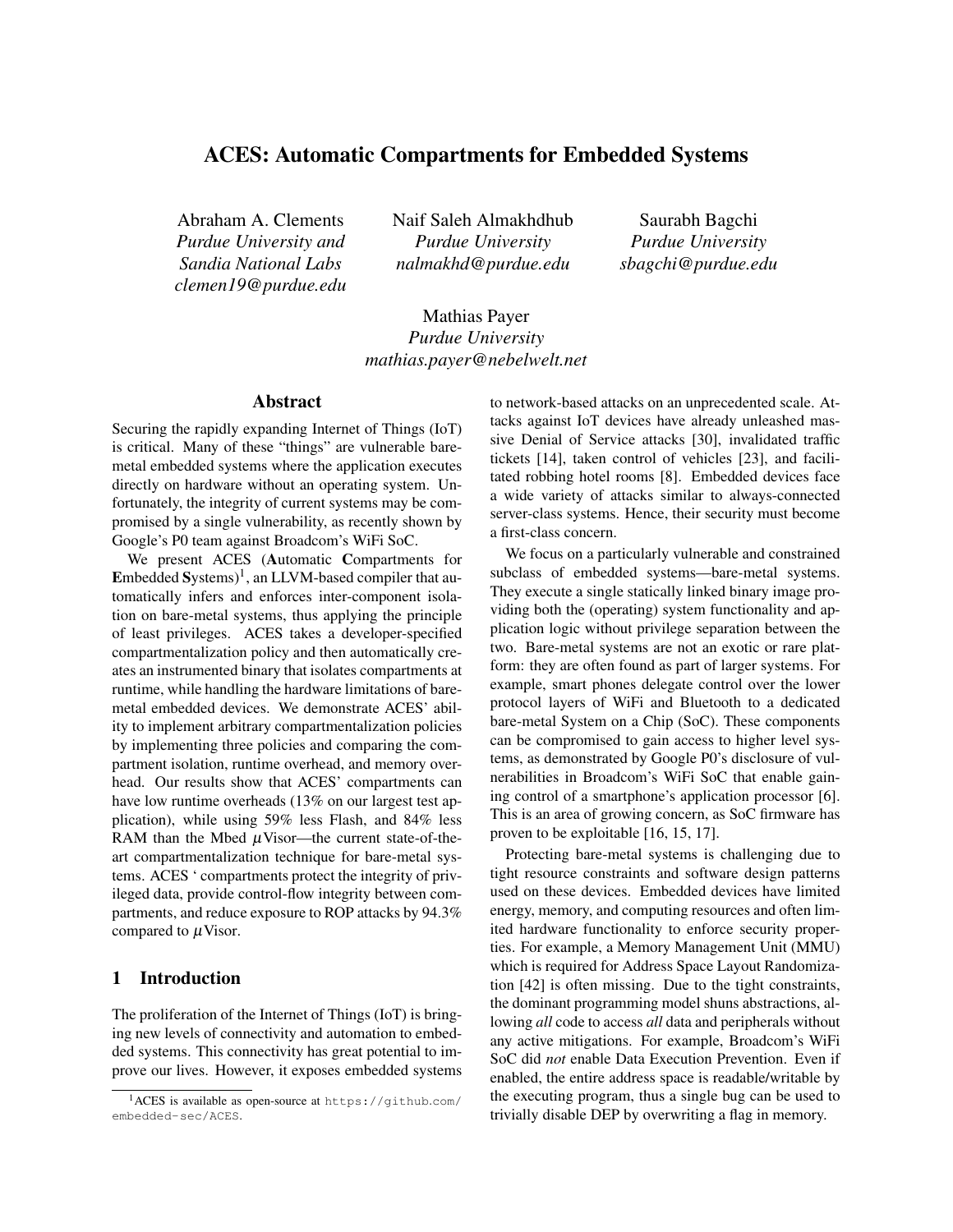

Figure 1: ACES's development tool flow overview.

Conventional security principles, namely, least privileges [\[45\]](#page-17-1) or process isolation are challenging to implement in bare-metal systems. Bare-metal systems no longer focus on a dedicated task but increasingly run multiple independent or loosely related tasks. For example, a single SoC often implements both Bluetooth and WiFi, where neither Bluetooth nor WiFi needs to access the code and data of the other. However, without isolation, a single bug compromises the entire SoC and possibly the entire system [\[6\]](#page-15-2).

While many bare-metal systems employ no defenses, there are ongoing efforts to improve their security. EPOXY [\[12\]](#page-15-6) demonstrated how DEP, diversity, and stack protections can be deployed on bare-metal systems. However, EPOXY does not address the issue of least privileges or process isolation. MINION [\[27\]](#page-16-2) uses the compiler and dynamic analysis to infer thread-level compartments and uses the OS's context switch to change compartments. It uses a fixed algorithm to determine the compartments, providing the developer no freedom in determining the best security boundaries for their application. ARM's Mbed  $\mu$ Visor [\[39\]](#page-16-3) is a compartmentalization platform for ARM Cortex-M series devices.  $\mu$ Visor enables the developer to create compartments within a bare-metal application, thereby restricting access to data and peripherals to subsets of the code. It requires the developer to manually partition data and manage all communication between compartments. Compartments are restricted to individual threads, and all code is always executable, since no compartmentalization exists for code, only for data and peripherals. This results in a daunting challenge for developers, while only achieving coarsegrained data/peripheral compartments.

We present ACES (Automatic Compartments for Embedded Systems), an extension to the LLVM compiler that enables the exploration of strategies to apply the principle of least privileges to bare-metal systems. ACES uses two broad inputs—a high level, generic compartmentalization policy and the program source code. Using these, it automatically applies the policy to the application while satisfying the program's dependencies (*i.e.,* ensuring code can access its required data) and the underlying hardware constraints. This enables the developer to focus on the high-level policy that best fits her goals for performance and security isolation. Likewise, the automated workflow of ACES frees the developer from challenging implementation issues of the security controls.

<span id="page-1-0"></span>Our work breaks the coupling between the application, hardware constraints, and the security policy, and enables the automatic enforcement of compartmentalization policies. ACES allows the formation of compartments based on functionality, *i.e.,* distinct functionality is separated into different compartments. It uses a piece of hardware widely available in even the low-end embedded devices called the Memory Protection Unit (MPU) to enforce access protections to different segments of memory from different parts of code. ACES moves away from the constraint in MINION and  $\mu$ Visor that an entire process or thread needs to be at the same privilege level. ACES extends the LLVM tool-chain and takes the policy specification as user input, as shown in [Figure 1.](#page-1-0) It then creates a Program Dependence Graph (PDG) [\[21\]](#page-16-4) and transforms compartmentalization into a graph partitioning problem. The result of the compilation pipeline is a secure binary that runs on the bare-metal device. We evaluate three policies to partition five IoT applications. The results demonstrate the ability to partition applications into many compartments (ranging from 14 to 34) protecting the integrity of data and restricting code reuse attacks. The policies have modest runtime overhead, on average 15.7% for the strongest policy.

In summary, our contributions are: (1) Integrity of code and data for unmodified applications running on bare-metal embedded devices. (2) Automated enforcement of security compartments, while maintaining program dependencies and respecting hardware constraints. The created compartments separate code and data, on a sub-thread level, breaking up the monolithic memory space of bare-metal applications. (3) Use of a microemulator to allow selective writes to small data regions. This eases restrictions on compartmentalization imposed by the MPU's limited number of regions and their size. (4) Separating the compartmentalization policy from the program implementation. This enables exploration of security-performance trade-offs for different compartmentalization policies, without having to rewrite application code and handle low level hardware requirements to enforce the policy.

#### 2 Threat Model and Assumptions

We assume an attacker who tries to gain arbitrary code execution with access to an arbitrary read/write primitive. Using the arbitrary read/write primitive, the attacker can perform arbitrary malicious execution, *e.g.,* code in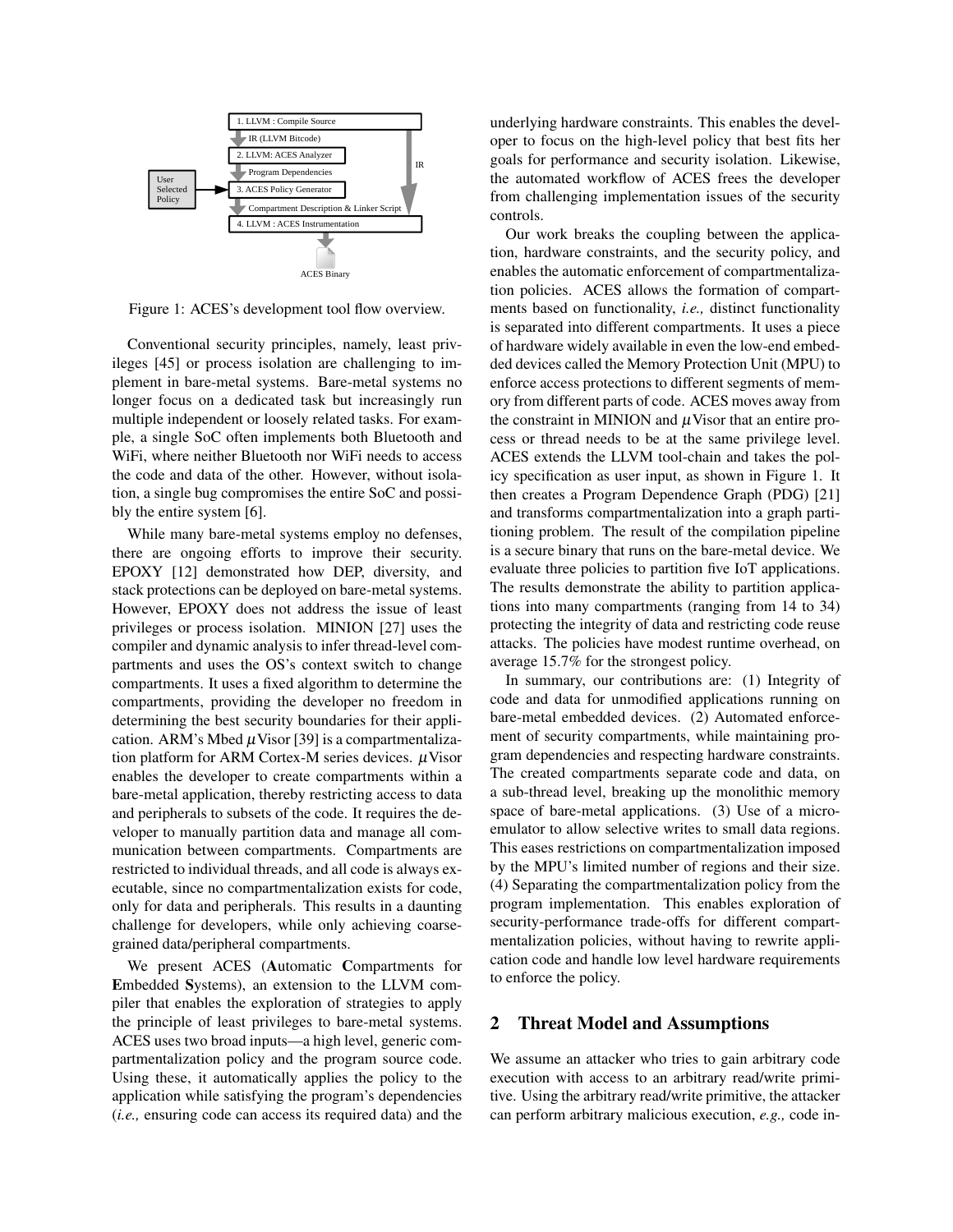jection (in executable memory) or code reuse techniques (by redirecting indirect control-flow transfers [\[47\]](#page-17-2)), or directly overwrite sensitive data. We assume that the software itself is trustworthy (*i.e.,* the program is buggy but not malicious). Data confidentiality defenses [\[11\]](#page-15-7) are complementary to our work. This attacker model is in line with other control-flow hijack defenses or compartmentalization mechanisms.

We assume the system is running a single statically linked bare-metal application with no protections. We also assume the hardware has a Memory Protection Unit (MPU) and the availability of all source code that is to be compartmentalized. Bare-metal systems execute a single application, there are no dynamically linked or shared libraries. Lack of source code will cause a reduction in precision for the compartmentalization for ACES.

ACES applies defenses to: (1) isolate memory corruption vulnerabilities from affecting the entire system; (2) protect the integrity of sensitive data and peripherals. The compartmentalization of data, peripherals, *and* code confines the effect of a memory corruption vulnerability to an isolated compartment, prohibiting escalation to control over the entire system. Our threat model assumes a powerful adversary and provides a realistic scenario of current attacks.

### 3 Background

To understand ACES' design it is essential to understand some basics about bare-metal systems and the hardware on which they execute. We focus on the ARMv7-M architecture [\[3\]](#page-15-8), which covers the widely used Cortex-M(3, 4, and 7) micro-controllers. Other architectures are comparable or have more relaxed requirements on protected memory regions simplifying their use [\[2,](#page-15-9) [5\]](#page-15-10).

*Address Space:* Creating compartments restricts access to code, data, and peripherals during execution. [Fig](#page-2-0)[ure 2](#page-2-0) shows ARM's memory model for the ARMv7-M architecture. It breaks a 32bit (4GB) memory space into several different areas. It is a memory mapped architecture, meaning that all IO (peripherals and external devices) are directly mapped into the memory space and addressed by dereferencing memory locations. The architecture reserves large amounts of space for each area, but only a small portion of each area is actually used. For example, the Cortex-M4 (STM32F479I) [\[48\]](#page-17-3) device we use in our evaluation has 2MB of Flash in the code area, 384KB of RAM, and uses only a small portion of the peripheral space—and this is a higher end Cortex-M4 micro-controller. The sparse layout requires each area to have its own protection scheme.

*Memory Protection Unit:* A central component of compartment creation is controlling access to memory. ACES utilizes the MPU for this purpose. The MPU en-

| Code<br>512MB                          |
|----------------------------------------|
| Data<br>512MB                          |
| Peripherals<br>512MB                   |
| External Ram/<br><b>Devices</b><br>2GB |
| Private Periph. Bus<br>(1MB)           |
| Vendor Mem.<br>(511MB)                 |

<span id="page-2-0"></span>Figure 2: ARM's memory model for ARMv7-M devices

ables setting permissions on regions of physical memory. It controls read, write, and execute permissions for both privileged and unprivileged software. An MPU is similar to an MMU, however it does not provide virtual memory address translation. On the ARMv7-M architecture the MPU can define up to eight regions, numbered 0-7. Each region is defined by setting a starting address, size, and permissions. Each region must be a power of two in size, greater than or equal to 32 bytes and start at a multiple of its size (*e.g.,* if the size is 1KB then valid starting address are 0, 1K, 2K, 3K, etc). Each region greater than 256 bytes can be divided into eight equally sized subregions that are individually activated. All sub-regions have the same permissions. Regions can overlap, and higher numbered regions have precedence. In addition to the regions 0-7, a default region with priority -1 can be enabled for privileged mode only. The default region enables read, write, and execute permissions to most of memory. Throughout this paper, we use the term, "MPU region" to describe a contiguous area of memory whose permissions are controlled by one MPU register.

The MPU's restrictions significantly complicate the design of compartments. The limited number of regions requires all code, global variables, stack data, heap data, and peripherals that need to be accessed within a compartment to fit in eight contiguous regions of memory. These regions must satisfy the size and alignment restrictions of the MPU. The requirement that MPU region sizes be a power of two leads to fragmentation, and the requirement that MPU regions be aligned on a multiple of its size creates a circular dependency between the location of the region and its size.

*Execution Modes:* ARMv7-M devices support privileged and unprivileged execution modes. Typically, when executing in privileged mode, all instructions can be executed and all memory regions accessed. Peripherals, which reside on the private peripheral bus, are only accessible in privileged mode. Exception handlers always execute in privileged mode, and unprivileged code can create a software exception by executing an SVC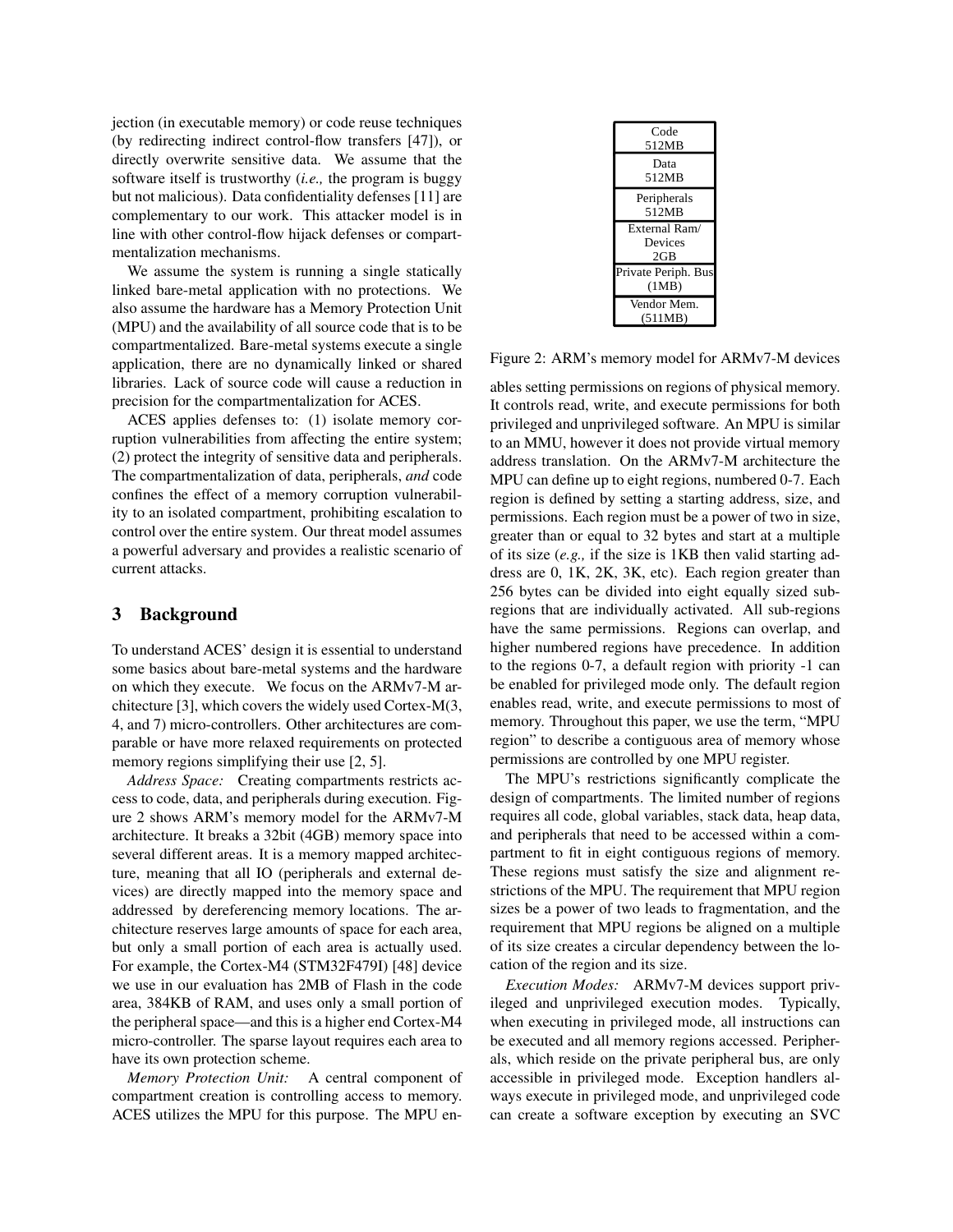

<span id="page-3-0"></span>Figure 3: Illustration of ACES' concept of compartments. ACES isolates memory (a) – with permissions shown in the column set – and restricts control-flow between compartments (b).

(*i.e.,* supervisor call) instruction. This will cause the SVC exception handler to execute. This is the mechanism through which system calls are traditionally created in an OS. Bare-metal systems traditionally execute all code in privileged mode.

### 4 Design

ACES automatically enforces the principle of least privileges on bare-metal applications by providing write and control-flow integrity between regions of the program, *i.e.,* if a given code region is exploited via a vulnerability in it, the attack is contained to that compartment. A secondary goal of ACES is enabling a developer to explore compartmentalization strategies to find the correct tradeoffs between performance and security, without needing her to change the application.

# <span id="page-3-1"></span>4.1 PDG and Initial Region Graph

*A compartment is defined as an isolated code region, along with its accessible data, peripherals, and allowed control-flow transfers.* Each instruction belongs to exactly one compartment, while data and peripherals may be accessible from multiple compartments. Thus, our compartments are code centric, not thread centric, enabling ACES to form compartments within a single thread. [Figure 3](#page-3-0) shows several compartments, in it Compartment A enables access to code region X and readwrite access to peripheral 1, data region 1, and data region 3. Compartment A can also transition from Foo into compartment C by calling Baz. Any other calls outside of the compartment are prohibited. When mapped to memory, a compartment becomes a region of contiguous code, and zero or more regions of data and peripherals. ACES utilizes the MPU to set permissions on each region and thus, the compartments must satisfy the MPU's constraints, such as starting address and number of MPU regions.

The starting point to our workflow is a Program Dependence Graph (PDG) [\[21\]](#page-16-4). The PDG captures all control-flow, global data, and peripheral dependencies of the application. While precise PDGs are known to be infeasible to create—due to the intractable aliasing problem [\[43\]](#page-17-4), over approximations can be created using known alias analysis techniques (*e.g.,* type-based alias analysis [\[33\]](#page-16-5)). Dynamic analysis gives only true dependencies and is thus more accurate, with the trade off that it needs to be determined during execution. ACES' design allows PDG creation using static analysis, dynamic analysis, or a hybrid.

Using the PDG and a device description, an initial *region graph* is created. The region graph is a directed graph that captures the grouping of functions, global data, and peripherals into MPU regions. An initial region graph is shown in [Figure 4b](#page-4-0), and was created from the PDG shown in [Figure 4a](#page-4-0). Each vertex has a type that is determined by the program elements (code, data, peripheral) it contains. Each code vertex may have directed edges to zero or more data and/or peripheral vertices. Edges indicate that a function within the code vertex reads or writes a component in the connected data/peripheral vertices.

The initial region graph is created by mapping all functions and data nodes in the PDG along with their associated edges directly to the region graph. Mapping peripherals is done by creating a vertex in the region graph for each edge in the PDG. Thus, a unique peripheral vertex is created for every peripheral dependency in the PDG. This enables each code region to independently determine the MPU regions it will use to access its required peripherals. The initial region graph does not consider hardware constraints and thus, applies no bounds on the total number of regions created.

#### 4.2 Process for Merging Regions

The initial region graph will likely not satisfy performance and resource constraints. For example, it may require more data regions than there are available MPU regions, or the performance overhead caused by transitioning between compartments may be too high. Several regions therefore have to be merged. Merging vertices causes their contents to be placed in the same MPU region. Only vertices of the same type may be merged.

Code vertices are merged by taking the union of their contained functions and associated edges. Merging code vertices may expose the data/peripheral to merged func-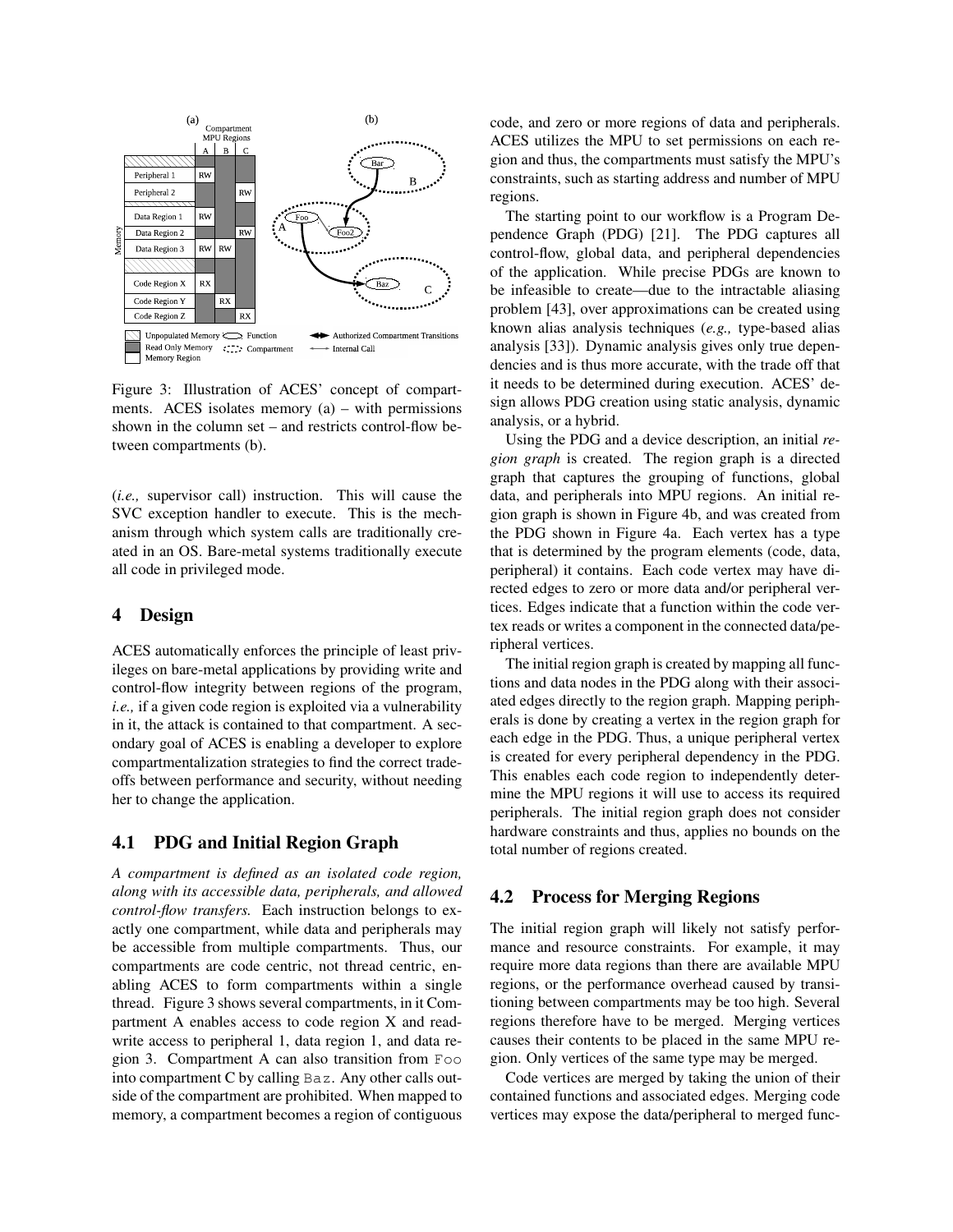

Figure 4: Compartment creation process and the resulting memory layout. (a) PDG is transformed to an initial region graph (b). A compartmentalization policy is applied (c), followed by optimizations (d) and lowering to produce the final region graph (e). Which, is mapped to a compartmented memory layout with associated MPU regions (f).

tions, as the compartment encompasses the union of all its contained function's data/peripheral dependencies. However, it improves performance as more functions are located in the same compartment. Similar to merging code vertices, merging of data vertices takes the union of the contained global variables and the union of their edges. All global variables in a vertex are made available to all dependent code regions. Thus, merging two data vertices increases the amount of code which can access the merged data vertices.

Unlike code and global variables, which can be placed anywhere in memory by the compiler, peripheral addresses are fixed in hardware. Thus, ACES uses a device description to identify all peripherals accessible when the smallest MPU region that covers the two merged peripherals is used. The device description contains the address and size of each peripheral in the device. Using the device description peripheral vertices in the PDG can be mapped to a MPU region which gives access to the peripheral. To illustrate, consider two peripherals vertices that are to be merged and a device description containing four peripherals A, B, C, and D at addresses 0x000, 0x100, 0x200, and 0x300 all with size 0x100. The first vertex to be merged contains peripheral B at address 0x100 and the second Peripheral D at address 0x300. The smallest MPU region that meets the hardware restrictions (*i.e.,* is a power of 2 aligned on a multiple of its size) covers addresses 0x000-0x3FF, and thus enables access to peripherals A-D. Thus, the vertex resulting from merging peripherals B and D, will contain peripherals A, B, C, and D.

# 4.3 Compartmentalization Policy and Optimizations

The compartment policy defines how code, global variables, and peripherals should be grouped into compartments. An example of a security-aware policy is group<span id="page-4-0"></span>ing by peripheral, *i.e.,* functions and global variables are grouped together based on their access to peripherals. ACES does not impose restriction on policy choice. Obviously, the policy affects the performance and isolation of compartments, and, consequently, the security of the executable binary image. For example, if two functions which frequently call each other are placed in different code compartments then compartment transitions will occur frequently, increasing the overhead. From a security perspective, if two sets of global variables  $V_1$  and  $\vec{V}_2$  are placed in the same compartment and in the original program code region  $C_1$  accessed  $\vec{V}_1$  and  $C_2$  accessed  $V_2$  then unnecessary access is granted—now both code regions can access the entire set of variables. ACES enables the developer to explore the performance-security trade-offs of various policies.

After applying the compartmentalization policy, it may be desirable to adjust the resulting compartments. These adjustments may improve the security or the performance of the resulting compartmented binary. For example, if performance is too slow it may be desirable to merge regions to reduce compartment transitions. To accommodate this, we enable adjustment passes to be applied to the region graph after the compartment formation. Developer-selected optimizations may be applied to the region graph. An example of an optimization is the transformation from [Figure 4c](#page-4-0) to [Figure 4d](#page-4-0). It merges functions 3 and 4 because they access the same memory regions and peripherals. After the optimizations are applied, the resulting region graph is lowered to meet hardware constraints.

## 4.4 Lowering to the Final Region Graph

Lowering is the process by which ACES ensures all formed compartments meet the constraints of the targeted hardware. As each compartment consists of a single code vertex and its peripherals and data vertex. Each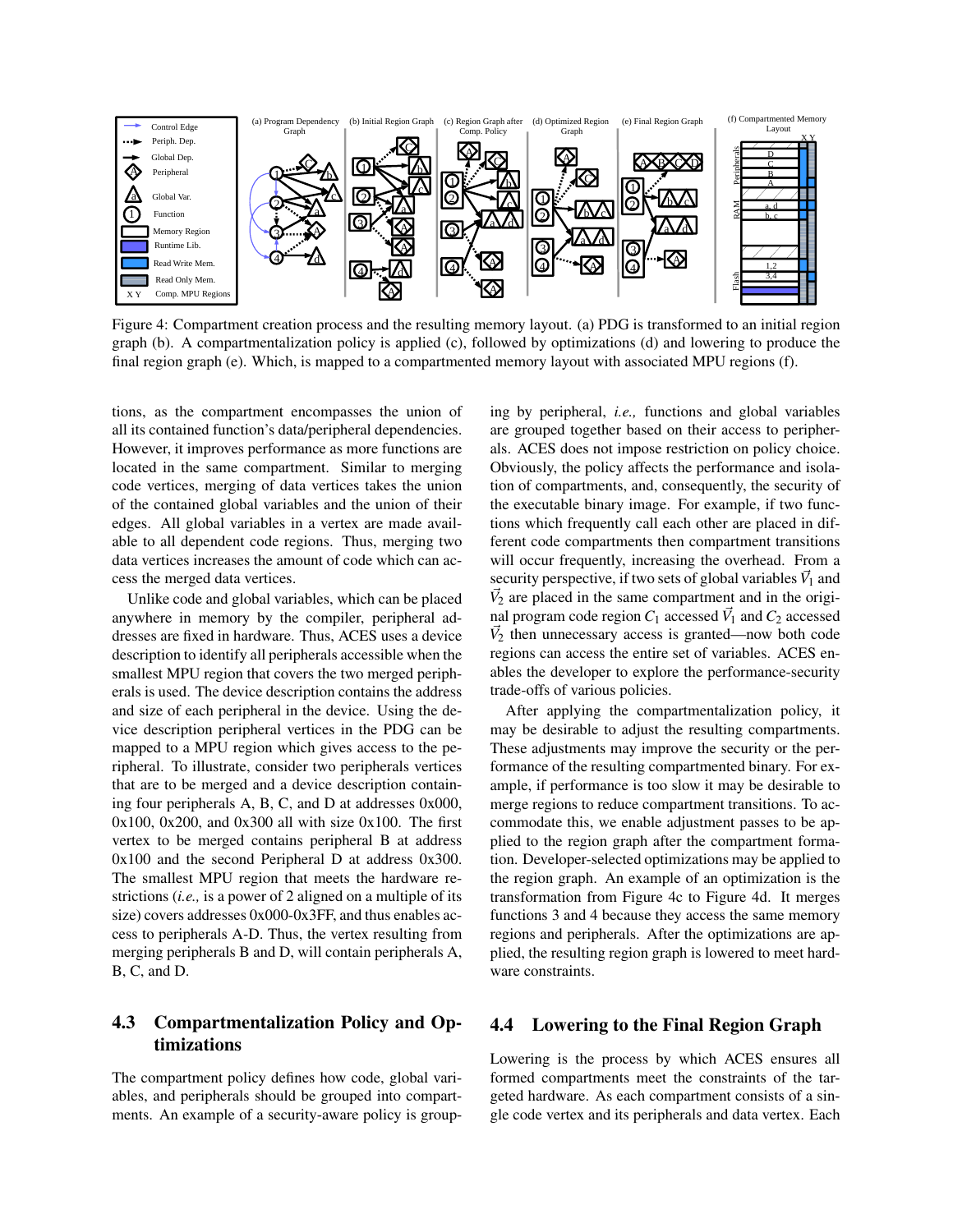code vertex's out degree must be lower or equal to the number of available MPU regions because the number of access permissions that can be enforced is upper bounded by that. Any code region not meeting this criteria is lowered, by merging its descendant data and peripheral vertices until its out-degree is less than or equal to the cap. ACES does this iteratively, by merging a pair of data or peripheral vertices on each iteration. The vertices to merge are determined by a cost function, with the lowest cost merge being taken. Examples of cost functions include: the number of functions that will gain access to unneeded variables in the data regions, how security critical a component is (resulting in a high cost of merging), and the cost of unneeded peripherals included in the merge of two peripherals.

# 4.5 Program Instrumentation and Compartment Switching

ACES sets up the MPU configuration to isolate address spaces of individual processes, similar to how a desktop operating system handles the MMU configuration. ACES generates the appropriate MPU configuration from the final region graph and inserts code during a compilation pass to perform compartment transitions. Ensuring that the proper MPU configuration is used for each compartment is done by encoding each compartment's MPU configuration into the program as read-only data and then on each compartment transition, the appropriate configuration is loaded into the MPU.

Inserting compartment transitions requires instrumenting every function call between compartments and the associated return to invoke a compartment switching routine. Each call from one compartment into another has associated metadata listing the valid targets of the transition. For indirect function calls, the metadata lists all possible destinations. At runtime, the compartment switching routine decides if the transition is valid using this metadata. If authorized, it saves the current MPU configuration and return address to a *"compartment stack"*, and then configures the MPU for the new compartment. It then completes the call into the new compartment. On the associated return, the compartment stack is used to authenticate the return and restore the proper MPU configuration. The MPU configuration, compartment stack, and compartment switching routine are only writable by privileged code.

## <span id="page-5-0"></span>4.6 Micro-emulator for Stack Protection

The final element of ACES is stack protection. The constraints of MPU protection (starting address, size) mean that it is difficult to precisely protect small data regions and regions that cannot be easily relocated, such as the stack. To overcome these limitations we use a microemulator. It emulates writes to locations prohibited by the MPU regions, by catching the fault cause by the blocked access. It then emulates, in software, all the effects of the write instruction, *i.e.,* updates memory, registers, and processor flags. A white-list is used to restrict the areas each compartment is allowed to write.

An MPU region is used to prevent writing all data above the stack pointer on the stack. Thus, the entered compartment is free to add to the stack and modify any data it places on the stack. However, any writes to previous portions of the stack will cause a memory access fault. Then the micro-emulator, using a white-list of allowed locations, enables selective writes to data above the stack pointer.

To generate the white-list, static or dynamic analysis may be used. With static analysis large over approximations to available data would be generated. Whereas dynamic analysis may miss dependencies, potentially leading to broken applications. To support dynamic analysis, the emulator supports two modes of operation: record and enforce. In record mode, which happens in a benign training environment, representative tests are run and all blocked writes emulated and recorded on a per compartment basis. The recorded accesses create a white-list for each compartment. When executing in enforce mode (*i.e.,* after deployment) the micro-emulator checks if a blocked access is allowed using the white-list and either emulates it or logs a security violation. Significant use of dynamically allocated data on desktop systems would make dynamic analysis problematic. However, the limited memory on bare-metal systems requires developers to statically allocate memory, enabling dynamic analysis to readily identify data dependencies.

# 5 Implementation

ACES is implemented to perform four steps: program analysis, compartment generation, program instrumentation, and enforcement of protections at runtime. Program analysis and program instrumentation are implemented as new passes in LLVM 4.0 [\[32\]](#page-16-6) and modifications to its ARM backend. Compartment generation is implemented in Python leveraging the NetworkX graph library [\[25\]](#page-16-7). Runtime enforcement is provided in the form of a C runtime library. For convenience, we wrap all these components with a Makefile that automates the entire process.

#### 5.1 Program Analysis

Our program analysis phase creates the PDG used to generate the region graph, and is implemented as an IR pass in LLVM. To create the PDG it must identify control flow, global variable usage, and peripheral dependencies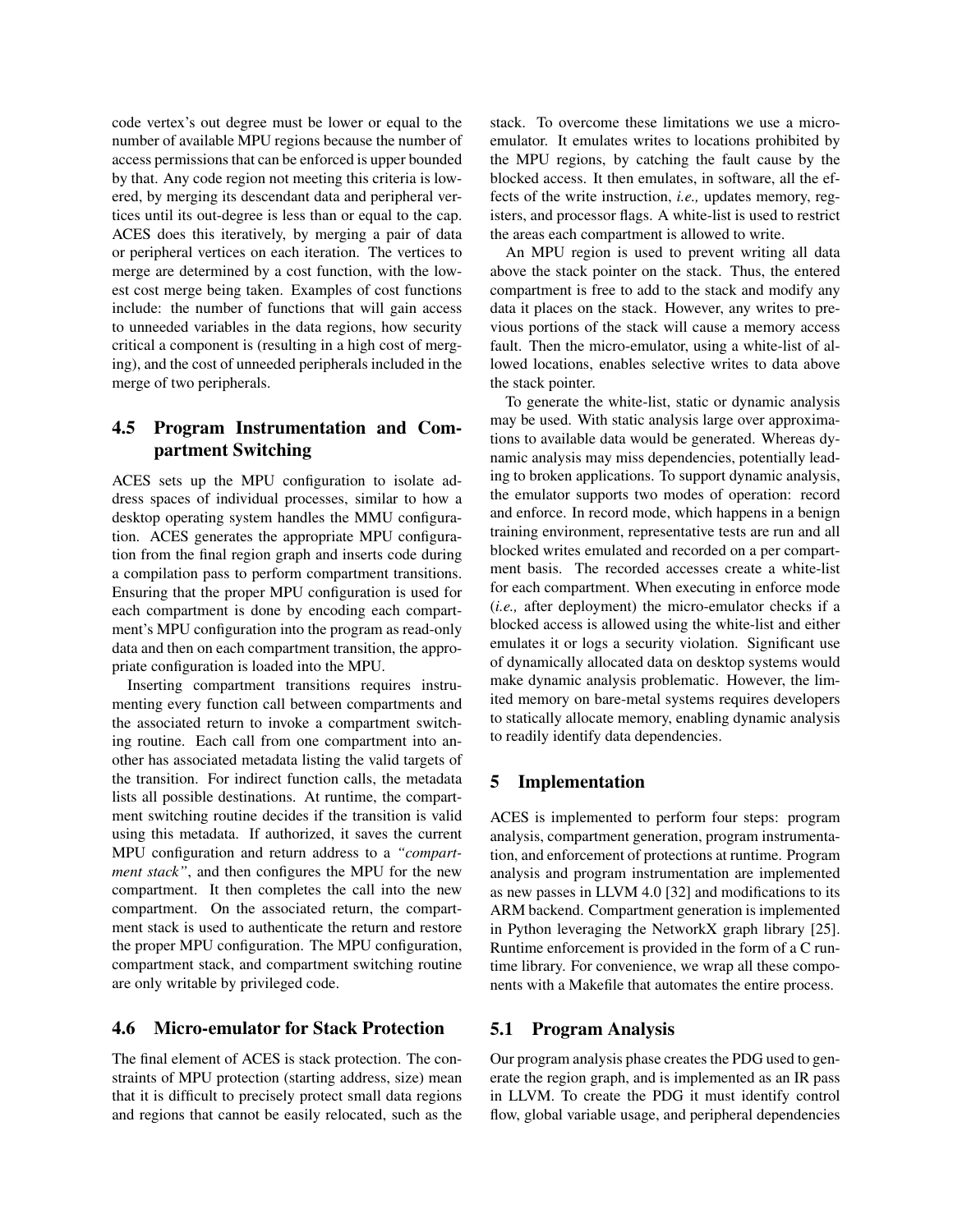for each function. Control-flow dependencies are identified by examining each call instruction and determining its possible destinations using type-based alias analysis [\[33\]](#page-16-5). That is, we assume an indirect call may call any function matching the function type of the call instruction. This identifies all potential control-flow dependencies, but generates an over-approximation.

Over-approximations of global variable accesses result in overly permissive compartments. We found that LLVM's alias analysis techniques give large overapproximations to data dependencies. Thus, we generate an under-approximation of the global variables that are accessed within each function using LLVM's usedef chains. We form compartments with this underapproximation and then use the micro-emulator to authenticate access to missed dependencies at runtime [\(Section 4.6\)](#page-5-0). To understand our peripheral analysis, recall that the ARMv7-M architecture is a memory mapped architecture. This means regular loads and stores to constant addresses are used to access peripherals. In software this is a cast of a constant integer to a pointer, which is then dereferenced. ACES uses the cast and dereference as a heuristic to identify dependencies on peripherals. Using these analyses, ACES creates a PDG suitable for compartmentalization.

## 5.2 Compartment Creation

Compartment creation uses the PDG, a compartmentalization policy, and the target device description to create a final region graph. It is implemented in Python using the NetworkX [\[25\]](#page-16-7) graph library, which provides the needed graph operations for ACES (like traversal and merging). By separating this component from LLVM, we enable the rapid investigation of different compartmentalization policies without having to manage the complexities of LLVM. Policies are currently implemented as a python function. Creating a new policy requires writing a graph traversal algorithm that merges regions based on desired criteria. We envision that the research community could develop these policies, and an application developer would select a policy much like they select compiler optimizations today.

The region graph is created from the PDG as outlined in [Section 4.1.](#page-3-1) However, the nuances of handling peripherals justify further explanation. Peripherals are merged using the device description to build a tree of all the possible valid MPU regions that cover the device peripherals, called the *"device tree"*. In the device tree, the peripherals are the leaves and the interior nodes are MPU regions that cover all their descendant peripherals. For example, if peripheral *P*1 is at memory-mapped address  $[\alpha, \alpha + \Delta_1]$  and peripheral *P*2 is at address  $[\beta, \beta + \Delta_2]$ , then the intermediate node immediately above it will allow access to addresses  $[\alpha, \beta + \Delta_2]$ . Thus, the closer to the root a node is, the larger the MPU region and the more peripherals it covers. Using this tree, the smallest possible merge between two peripherals can be found by finding their closest common ancestor. The device tree also identifies peripherals on the private peripheral bus which requires access from privileged mode. Code regions dependent on these peripherals must execute in privileged mode; for security, the number and size of such regions should be limited by the policy.

To start, we implement two compartmentalization policies, *"Peripheral"* and *"Filename"*. The Peripheral policy is a security policy that isolates peripherals from each other. Thus for an attack to start by exploiting one peripheral and affect another (*e.g.,* compromising a WiFi SOC to get to the application processor) multiple compartments would have to be traversed. The policy initially gives each code vertex adjacent to one or more peripherals in the PDG a unique color. Two code vertices adjacent to the same set of peripherals get the same color. It then proceeds in rounds, and in each round any code vertex with a control-flow dependency on vertices of only one color is given the same color. Rounds continue until no code vertices are merged, at which point all uncolored code vertices are merged into a single vertex. The Filename policy is a naïve policy that demonstrates the versatility of the policies ACES can apply, and pitfalls of such a policy. It groups all functions and global variables that are defined in the same file into the same compartment.

Two optimizations to the region graph can be applied after applying the Filename policy. Merging all code regions with identical data and peripheral dependencies, this reduces compartment transitions at runtime without changing data accessible to any compartments. The second optimization examines each function and moves it to the region that it has the most connections to, using the PDG to count connections. This improves the performance of the application by reducing the number of compartment transitions. By applying these two optimizations to the Filename policy we create a third compartmentalization policy, *"Optimized Filename"*.

After applying optimizations, the region graph is lowered to meet hardware constraints. For our experimental platform, this ensures that no code vertex has more than four neighboring data/peripheral vertices. While the MPU on our target ARMv7-M devices has eight regions, two regions are used for global settings, *i.e.,* making all memory read-only and enabling execution of the default code region, as will be explained in [Section 5.3.](#page-7-0) Stack protection and allowing execution of the code vertex in the current compartment each requires one MPU region. This leaves four MPU regions for ACES to use to enable access to data and peripheral regions. Every code vertex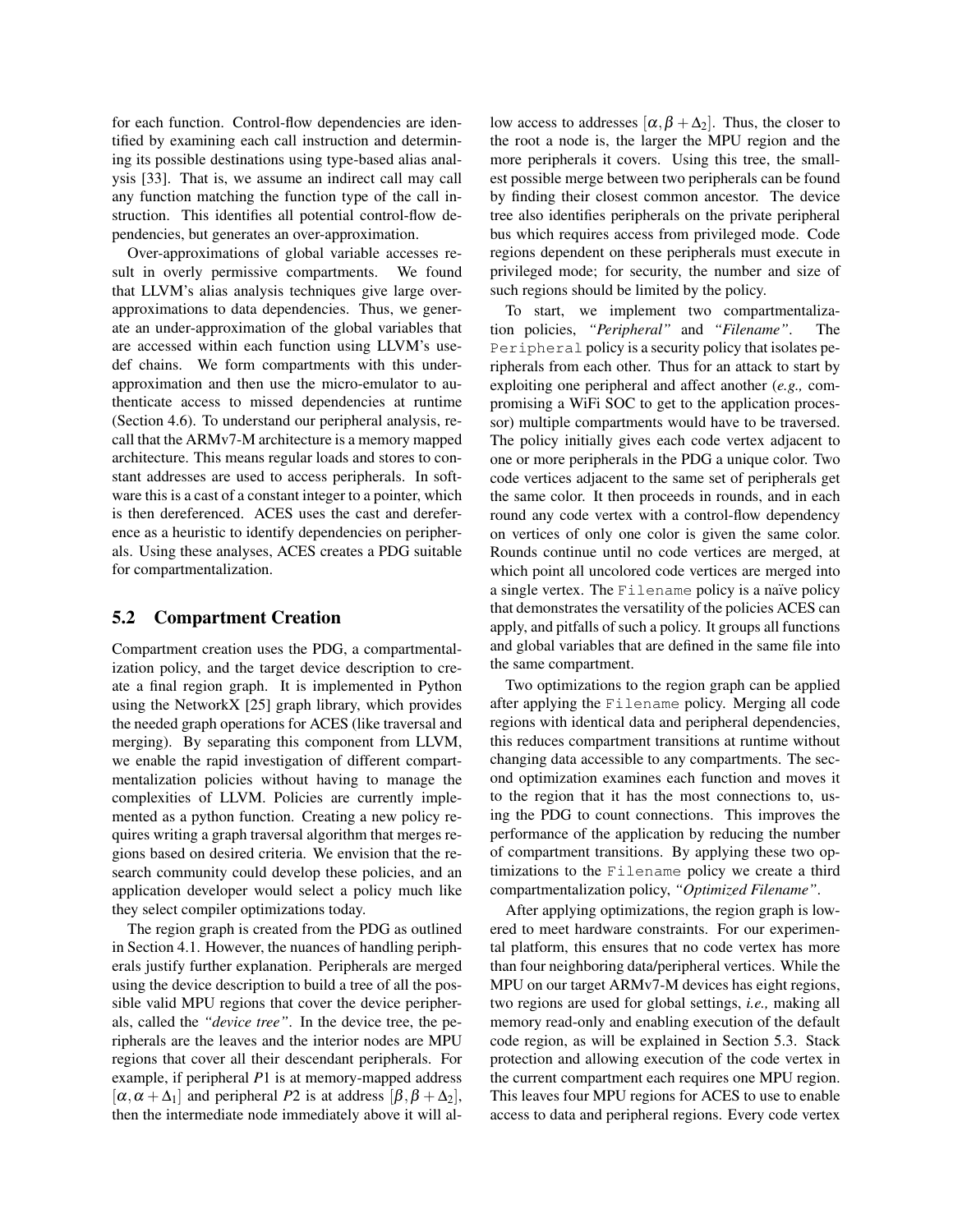with an out-degree greater than four iteratively merges data or peripheral vertices until its out-degree is less than or equal to four. After lowering, the final region graph is exported as a JSON file, which the program instrumentation uses to create the compartments.

### <span id="page-7-0"></span>5.3 Program Instrumentation

Program instrumentation creates a compartmentalized binary, using the final region graph and the LLVM bitcode generated during program analysis. It is implemented by the addition of a custom pass to LLVM and modifications to LLVM's ARM backend. To instrument the program, all compartment transitions must be identified, each memory region must be placed so the MPU can enforce permissions on it, and the MPU configuration for each region must be added.

Using the final region graph, any control edge with a source and destination in different compartments is identified as a compartment transition. We refer to the function calls that cause a transition as *compartment entries*, and their corresponding returns as *compartment exits*. Each compartment transition is instrumented by modification to LLVM's ARM backend. It associates metadata to each compartment entry and replaces the call instruction (*i.e.,* BL or BLX on ARM) with an SVC instruction. The return instructions of any function that *may* be called by a compartment entry are replaced with an SVC instruction. The SVC instruction invokes the compartment switching routine, which changes compartments and then, depending on the type of SVC executed, completes the call or return.

The compartment pseudo code for the compartment switching routine is shown in [Algorithm 1,](#page-8-0) and is called by the SVC handler. It switches compartments by reconfiguring the MPU, and uses a compartment stack to keep track of the compartment entries and exits. This stack is never writable by the compartment, protecting it from unauthorized writes. The stack also enables determining if a compartment entry needs to change compartments or just return to the existing compartment. This is needed because functions with an instrumented return can be called from within and outside of a compartment. When called from within a compartment there will be no entry on the compartment stack. Thus, if the return address does not match the top of the compartment stack, the compartment switching routine exits without modifying the MPU configuration. This also results in the compartment exit routine executing more frequently than the compartment entry routine, as seen in [Figure 5.](#page-11-0)

While, LLVM can instrument source code it compiles, it cannot instrument pre-compiled libraries. Ideally, all source code would be available, but as a fallback, ACES places all pre-compiled libraries and any functions they call in an always executable code region. When called, this code executes in the context of the callee. Thus, the data writable by the library code is restricted to that of the calling compartment. This is advantageous from a security perspective, as it constrains the libraries' access to data/peripherals based on the calling context. We envision in the future libraries could be distributed as LLVM bitcode instead of machine code, enabling ACES to analyze and instrument the code to create compartments.

After instrumenting the binary, ACES lays out the program in memory to enable the MPU to enforce permissions. The constraints of the MPU in our target platform require that each MPU region be a power of two in size and the starting address must be a multiple of its size. This introduces a circular dependency between determining the size of a region and its layout in memory. ACES breaks this dependency by using two linker scripts sequentially. The first ignores the MPU restrictions and lays out the regions contiguously. The resulting binary is used to determine the size of all the regions. After the sizes are known, the second linker script expands each region to a power of two and lays out the regions from largest to smallest, starting at the highest address in Flash/RAM and working down. This arrangement minimizes the memory lost to fragmentation, while enabling each region to be located at a multiple of its size. ACES then generates the correct MPU configuration for each region and uses the second linker script, to re-compile the program. The MPU configuration is embedded into readonly memory (Flash), protecting it against attacks that modify the stored configuration in an attempt to change access controls. The output of the second linker script is a compartmented binary, ready for execution.

#### 5.4 Micro-emulator for Stack Protection

The micro-emulator enables protection of writes on the stack, as described earlier in [Section 4.6.](#page-5-0) The MPU restrictions prohibits perfect alignment of the MPU region to the allocated stack when entering a compartment. Thus, some portions of the allocated stack may remain accessible in the entered compartment. To minimize this, we disable as many sub-regions of the MPU as possible, while still allowing the current compartment to write to all the unallocated portions of the stack. With less restrictive MPUs—*e.g.,* the ARMv8-M MPU only requires regions be multiples of 32 bytes in size and aligned on a 32 byte boundary—this stack protection becomes stronger. In addition, the micro-emulator handles all writes where our static analysis under approximates and enables access to areas smaller than the MPU's minimum region size.

The micro-emulator can be implemented by modifying the memory permissions to allow access to the fault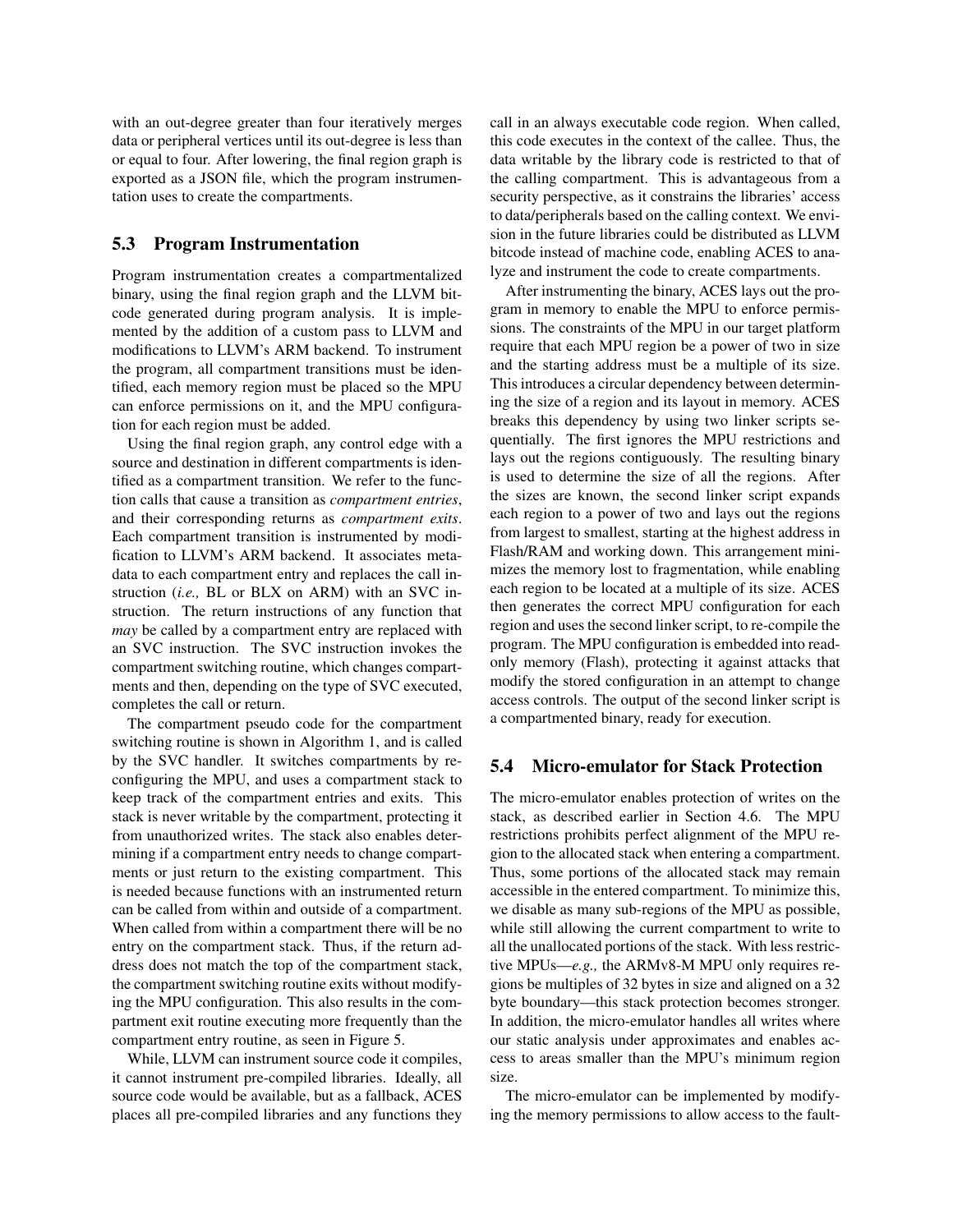Algorithm 1 Compartment Switching Procedure

<span id="page-8-0"></span>

|     | 1: procedure CHANGE COMPARTMENTS           |                                     |
|-----|--------------------------------------------|-------------------------------------|
| 2:  | Lookup SVC Number from PC                  |                                     |
| 3:  | if SVC 100 then                            | $\triangleright$ Compartment Entry  |
| 4:  | Look up Metadata from PC                   |                                     |
| 5:  | if Target in Metadata then                 | $\triangleright$ Target Addr. in LR |
| 6:  | Get MPU Config from Metadata for Target    |                                     |
| 7:  | else                                       |                                     |
| 8:  | Fault                                      |                                     |
| 9:  | end if                                     |                                     |
| 10: | Set MPU Configuration                      |                                     |
| 11: | Fixup Ret. Addr. to Skip Over Metadata     |                                     |
| 12: | Push Stack MPU Config to Comp. Stack       |                                     |
| 13: | Push Fixed Up Ret. Addr. to Comp. Stack    |                                     |
| 14: | <b>Adjust Stack MPU region</b>             |                                     |
| 15: | Fixup Stack to Exit into Target            |                                     |
| 16: | Exit SVC                                   |                                     |
| 17: | else if SVC 101 then                       | $\triangleright$ Compartment Entry  |
| 18: | if Ret. Addr is on Top of Comp. Stack then |                                     |
| 19: | Get Return MPU Config using LR             |                                     |
| 20: | Set MPU Config                             |                                     |
| 21: | Pop Comp. Stack                            |                                     |
| 22: | Pop Stack MPU Config                       |                                     |
| 23: | Restore previous Stack MPU Config          |                                     |
| 24: | end if                                     |                                     |
| 25: | Fixup Stack to Exit to Ret. Addr.          |                                     |
| 26: | Exit SVC                                   |                                     |
| 27: | else                                       |                                     |
| 28: | Call Original SVC                          |                                     |
| 29: | end if                                     |                                     |
|     | 30: end procedure                          |                                     |

ing location and re-executing the store instruction, or emulating the store instruction in software. Re-executing requires a way to restore the correct permissions *immediately after* the store instruction executes. Conceptually, instruction rewriting, copying the instruction to RAM, or using the debugger to set a breakpoint can all achieve this. However, code is in Flash preventing rewriting instructions; copying the instruction to RAM requires making RAM writable and executable, thus exposing the system to code injection attacks. This leaves the debugger. However, on ARMv7-M devices, it can only be used by the internal software *or* an external debugger, not both. Using the debugger for our purpose prevents a developer from debugging the application. Therefore, we choose to emulate the write instructions in software.

The micro-emulator is called by the MemManage Fault handler, and emulates all the instructions that write to memory on the ARMv7-M architecture. As the emulator executes within an exception, it can access all memory. The handler emulates the instruction by performing all the effects of the instruction (*i.e.,* writing to memory and updating registers) in its original context. When the handler exits, the program continues executing as if the faulting instruction executed correctly. The emulator can be compiled in *record* or *enforce* mode. In record mode (used during training for benign runs), the addresses of all emulated writes are recorded on a per compartment basis. This allows the generation of the white-list for the allowable accesses. The white-list contains start and stop address for every addresses accessible through the emulator for each compartment. When generating the list, any recorded access to a global variable is expanded to allow access to all addresses. For example, if a single address of a buffer is accessed, the white list will contain the start and stop address for the entire buffer. The current emulator policy therefore grants access at variable granularity. This means the largest possible size of all variables does not have to be exercised during the recording runs. However, as peripherals often have memory mapped configuration register (*e.g.,* setting clock sources) and other registers for performing is function (*e.g.,* sending data). The white-list only allows access to peripheral addresses that were explicitly accessed during recording. Thus, a compartment could configure the peripheral, while another uses it.

# 6 Evaluation

To evaluate the effectiveness of ACES we compare the Naïve Filename, Optimized Filename, and Peripheral compartmentalization policies. Our goal is not to identify the best policy, but to enable a developer to compare and contrast the security and performance characteristics of the different policies. We start with a case study to illustrate how the different compartmentalization policies impact an attacker. We then provide a set of static metrics to compare policies, and finish by presenting the policy's runtime and memory overheads. We also compare the ACES' policies to Mbed  $\mu$ Visor, the current state-ofthe-art in protecting bare-metal applications.

For each policy, five representative IoT applications are used. They demonstrate the use of different peripherals (LCD Display, Serial port, Ethernet, and SD card) and processing steps that are typically found in IoT systems (compute based on peripheral input, security functions, data sent through peripheral to communicate). PinLock represents a smart lock. It reads a pin number over a serial port, hashes it, compares it to a known hash, and if the comparison matches, sends a signal to an IO pin (akin to unlocking a digital lock). FatFS-uSD implements a FAT file system on an SD card. TCP-Echo implements a TCP echo server over Ethernet. LCD-Display reads a series of bitmaps from an SD card and displays them on the LCD. Animate displays multiple bitmaps from an SD card on the LCD, using multiple layers of the LCD to create the effect of animation. All except PinLock are provided with the development boards and written by STMicroelectronics. We create four binaries for each application, a baseline without any security enhancement, and one for each policy. PinLock executes on the STM32F4Discovery [\[49\]](#page-17-5) development board and the others execute on the STM32F479I-Eval [\[48\]](#page-17-3) development board.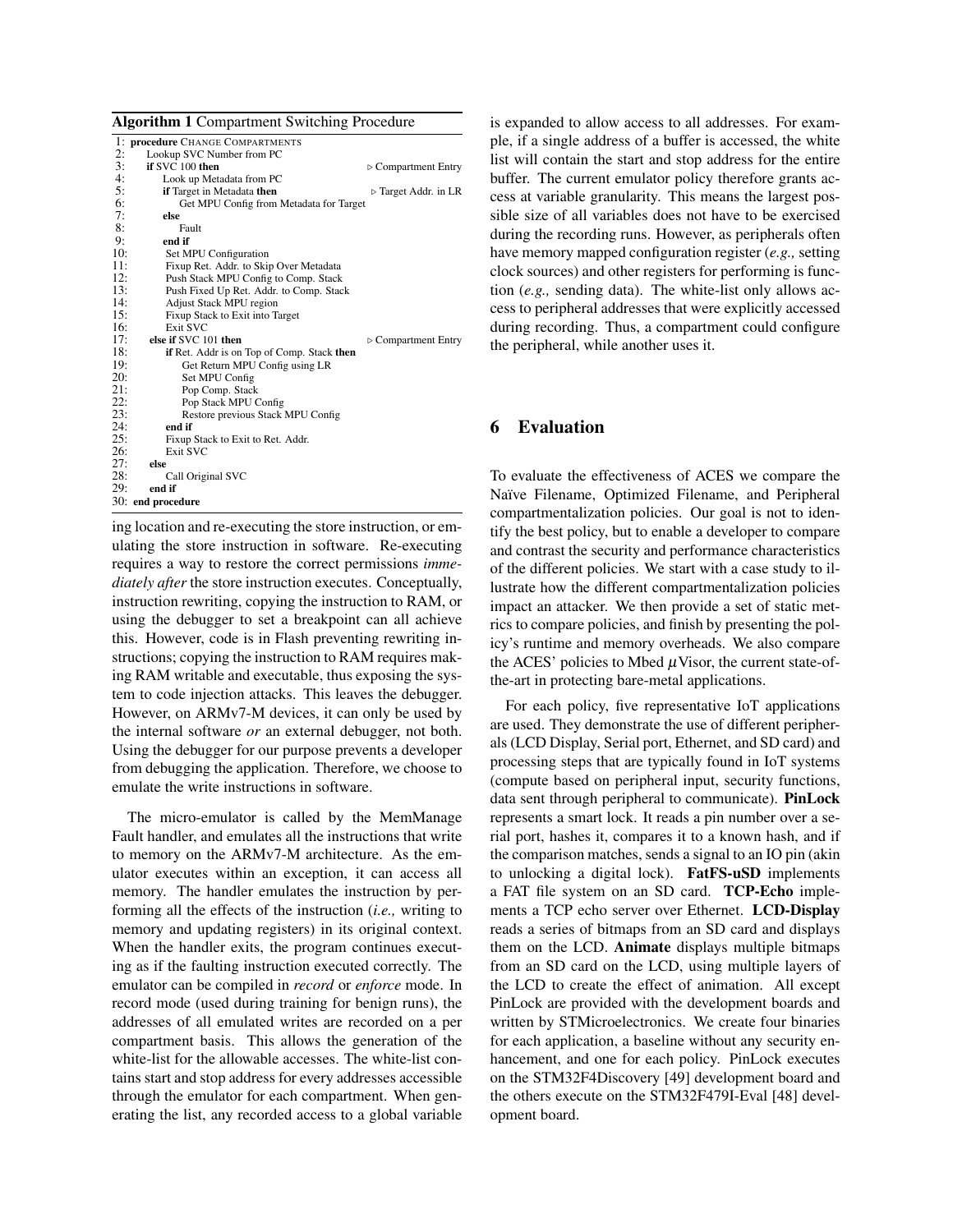# 6.1 PinLock Case Studies

To illustrate ACES' protections we use PinLock and examine ways an attacker could unlock the lock without entering the correct pin. There are three ways an attacker could open the lock using a memory corruption vulnerability. First, overwriting the global variable which stores the correct pin. Second, directly writing to the memory mapped GPIO controlling the lock. Third, bypassing the checking code with a control-flow hijack attack and executing the unlock functionality. We assume a write-what-where vulnerability in the function HAL UART Receive IT that can be used to perform any of these attacks. This function receives characters from the UART and copies them into a buffer, and is defined in the vendor provided Hardware Abstraction Libraries (HAL).

*Memory Corruption:* We first examine how ACES impacts the attackers ability to overwrite the stored pin. For an attacker to overwrite the stored pin, the vulnerable function needs to be in a compartment that has access to the pin. This occurs when either the global variable is in one of the compartments' data regions or its whitelist. In our example, the target value is stored in the global variable key. In the Naïve Filename and Optimized Filename policies the only global variable accessible to HAL\_UART\_Receive\_IT's compartment is a UART Handle, and thus the attacker cannot overwrite key. With the peripheral policy key is in a data region accessible by HAL\_UART\_Receive\_IT's compartment. Thus, key can be directly overwritten. Directly writing the GPIO registers is similar to overwriting a global variable and requires write access to the GPIO-A peripheral. Which is not accessible to HAL\_UART\_Receive\_IT's compartment under any of the policies.

*Control-Flow Hijacking:* Finally, the attacker can unlock the lock by hijacking control-flow. We consider an attack to be successful if any part of the unlock call chain, shown in Listing [1,](#page-9-0) is executable in the same compartment as HAL UART Receive IT. If this occurs, the attacker can redirect execution to unlock the lock illegally. We refer to this type of control-flow attack as direct, as the unlock call chain can be directly executed. For our policies, this is only possible with the Peripheral policy. This occurs because HAL UART Receive IT and main are in the same compartment. For the other policies HAL UART Receive IT's compartment does not include any part of the unlock call chain. A second type of attack—a confused deputy attack—may be possible if there is a valid compartment switch in the vulnerable function's compartment to a point in the unlock call chain. This occurs if a function in the same compartment as the vulnerable function makes a call into the unlock call chain. This again only occurs with the Pe-

<span id="page-9-0"></span>Listing 1: PinLock's unlock call chain and filename of each call

| main // $main.c$                          |
|-------------------------------------------|
| unlock $//$ main.c                        |
| BSP_LED_On // stm32f401_discovery.c       |
| HAL_GPIO_WritePin // stm32f4xx_hal_gpio.c |
|                                           |

<span id="page-9-1"></span>Table 1: Summary of ACES' protection on Pin-Lock for memory corruption vulnerability in function HAL UART Receive IT.  $(\checkmark)$  – prevented,  $\mathcal{X}$ – not prevented

|                           | Overwrite |             | <b>Control Hijack</b> |               |  |
|---------------------------|-----------|-------------|-----------------------|---------------|--|
| Policy                    | Global    | <b>GPIO</b> | <b>Direct</b>         | <b>Deputy</b> |  |
| Naïve Filename            |           |             |                       |               |  |
| <b>Optimized Filename</b> |           |             |                       |               |  |
| Peripheral                |           |             |                       |               |  |

ripheral policy, as main contains a compartment switch into unlock's compartment. A summary of the attacks and the policies protections against them is given in [Ta](#page-9-1)[ble 1.](#page-9-1)

### 6.2 Static Compartment Metrics

The effectiveness of the formed compartments depends on the applied policy. We examine several metrics of compartments that can be used to compare compartmentalization policies. [Table 2](#page-10-0) shows these metrics for the three compartmentalization policies. All of the metrics are calculated statically using the final region graph, PDG, and the binary produced by ACES.

*Number of Instructions and Functions:* The first set of metrics in [Table 2](#page-10-0) are the number of instructions and the number of functions used in the ACES binaries, with percent increase over baseline shown in parentheses. To recap, the added code implements: the compartment switching routine, instruction emulation, and program instrumentation to support compartment switching. They are part of the trusted code base of the program and thus represent an increased risk to the system that needs to be offset by the gains it makes in security. ACES' runtime support library is the same for all applications and accounts for 1,698 of the instructions added. The remaining instructions are added to initiate compartment switches. As many compartments are formed, we find in all cases the number of instructions accessible at any given point in execution is less than the baseline. This means that ACES is always reducing the code that is available to execute.

*Reduction in Privileged Instructions:* Compartmentalization enables a great reduction in the number of instructions that require execution in privileged mode, [Ta](#page-10-0)[ble 2,](#page-10-0) shown as "% Priv.". This is because it enables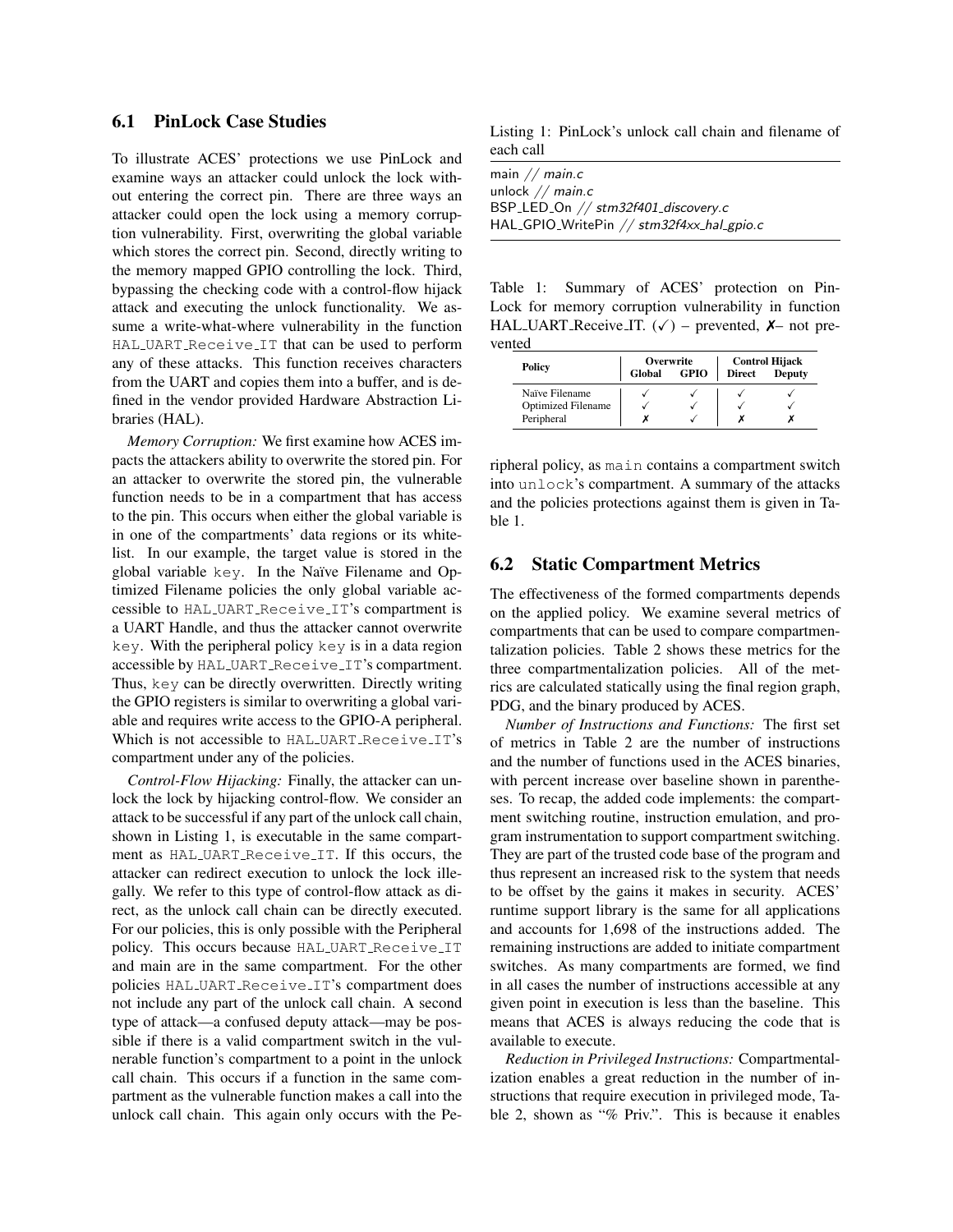| <b>Application</b> | Policy                                        | #Instrs.                                           | <b>ACES</b><br>%Priv.    | #Functs.                                  | Code           | #Regions<br>Data | Med.                      | <b>Instr. Per Comp</b><br>Max | In           | Med. Degree<br>Out       | <b>Exposure</b><br>Med. #Stores.                 | #ROP<br><b>Reduction</b>                           |
|--------------------|-----------------------------------------------|----------------------------------------------------|--------------------------|-------------------------------------------|----------------|------------------|---------------------------|-------------------------------|--------------|--------------------------|--------------------------------------------------|----------------------------------------------------|
| PinLock            | Naïve Filename<br>Opt. Filename<br>Peripheral | 8,374(50.9%)<br>$8,332(50.1\%)$<br>$8,342(50.3\%)$ | 2.9%<br>26.2%<br>9.8%    | 193(17.0%)<br>193(17.0%)<br>193(17.0%)    | 14<br>11<br>20 | 6<br>8           | 1,501<br>1.418<br>1,298   | 2,739<br>2.983<br>3,291       | 6            | 3                        | $118(11.0\%)$<br>737 (68.8%)<br>489 (45.7%)      | 345 (47.9%)<br>341 (48.5%)<br>345 (47.9%)          |
| <b>FatFs-uSD</b>   | Naïve Filename<br>Opt. Filename<br>Peripheral | 21,222(18.4%)<br>21.083(17.6%)<br>21,096(17.7%)    | 1.2%<br>15.0%<br>3.4%    | 324(9.5%)<br>$324(9.5\%)$<br>$324(9.5\%)$ | 23<br>19<br>23 | 13<br>2<br>9     | 1,563<br>1.380<br>1,565   | 6,825<br>10.316<br>8,701      | 6<br>2       | $\overline{4}$           | $164(4.2\%)$<br>3.081 (79.6%)<br>$1,560(40.4\%)$ | 432 (74.2%)<br>709 (57.6%)<br>699 (58.2%)          |
| <b>TCP-Echo</b>    | Naïve Filename<br>Opt. Filename<br>Peripheral | 34,477(12.7%)<br>34,324(12.2%)<br>33,408(9.2%)     | 0.7%<br>10.6%<br>$0.6\%$ | 445(6.7%)<br>445(6.7%)<br>445(6.7%)       | 37<br>28<br>23 | 23<br>4<br>11    | 1.789<br>1.476<br>1,198   | 5.058<br>14.395<br>23,100     | 26<br>23     | 8<br>3                   | 256(4.7%)<br>3.970 (74.9%)<br>3,327 (61.6%)      | 384 (85.3%)<br>646 (75.2%)<br>$1,759(32.5\%)$      |
| $LCD\text{-}uSD$   | Naïve Filename<br>Opt. Filename<br>Peripheral | 38,806(12.1%)<br>38,452(11.1%)<br>38,109(10.1%)    | 0.6%<br>19.7%<br>1.9%    | 462(6.5%)<br>462(6.5%)<br>462 $(6.5\%)$   | 33<br>25<br>34 | 17<br>5<br>15    | 10,290<br>10,006<br>9,900 | 14,291<br>15.499<br>17,188    | 10<br>2      | $\overline{4}$<br>3<br>2 | 93 (1.5%)<br>3,500 (59.5%)<br>3,247 (55.0%)      | 1,173(58.5%)<br>$1,385(51.0\%)$<br>$1,524(46.0\%)$ |
| <b>Animation</b>   | Naïve Filename<br>Opt. Filename<br>Peripheral | 38,894(12.1%)<br>38.499(10.9%)<br>38,194(10.1%)    | 0.6%<br>28.7%<br>1.9%    | 466(6.4%)<br>$466(6.4\%)$<br>$466(6.4\%)$ | 33<br>23<br>34 | 16<br>3<br>17    | 10.265<br>9.954<br>9,850  | 14.246<br>18,317<br>19,015    | 10<br>6<br>2 | 5<br>3<br>2              | 105(1.7%)<br>4.257 (72.5%)<br>$2,498(42.1\%)$    | 1.178(58.7%)<br>$1,401(50.8\%)$<br>$1,568(45.0\%)$ |

<span id="page-10-0"></span>Table 2: Static Compartment Evaluation Metrics. Percent increase over baseline in parentheses for ACES columns.

only the code which accesses the private peripheral bus and the compartment transition logic to execute in privileged mode. The Naïve Filename and Peripheral policy show the greatest reductions, because of the way they form compartments. As only a small number of functions access the private peripheral bus—defined in a few files—the Naïve Filename creates small compartments with privileged code. The Optimized Filename starts from the Naïve policy and then merges groups together, increasing the amount of privileged code, as privileged code is merged with unprivileged code. Finally, the Peripheral policy identifies the functions using the private peripheral bus. It then merges the other functions that call or are called by these functions and that have no dependency on any other peripheral. The result is it a small amount of privileged code.

*Number of Regions:* Recall a compartment is a single code region and collection of accessible data and peripherals. The number of code and data regions created indicates how much compartmentalization the policy creates. As the number of compartments increases, additional control-flow validation occurs at runtime as compartment transitions increase. Generally, larger numbers of regions indicate better security.

*Instructions Per Compartment:* This metric measures how many instructions are executable at any given point in time, and thus usable in a code reuse attack. It is the number of instructions in the compartment's code region plus the number of instructions in the default code region. [Table 2](#page-10-0) shows the median, and maximum number of instructions in each compartment. For all policies, the reduction is at least 23.9% of the baseline application, which occurs on TCP-Echo with the Peripheral policy. The greatest (83.4%) occurs on TCP-Echo with the Naïve Filename policy, as the TCP stack and Ethernet driver span many files, resulting in many compartments. However, the TCP stack and Ethernet driver only use the Ethernet peripheral. Thus, the Peripheral policy creates a large compartment, containing most of the application.

*Compartment Connectivity:* Compartment connectivity indicates the number of unique calls into (In Degree) or out of a compartment (Out Degree), where a unique call is determined by its source and destination. High connectivity indicates poor isolation of compartments. Higher connectivity indicates increasing chances for a confused deputy control-flow hijack attack between compartments. The ideal case would be many compartments with minimal connectivity. In all cases, the Naïve Filename policy has the worst connectivity because the applications make extensive use of abstraction libraries, (*e.g.,* hardware, graphics, FatFs, and TCP). This results in many files being used with many calls going between functions in different files. This results in many compartments, but also many calls between them. The Optimized Filename policy uses the Naïve policy as a starting point and relocates functions to reduce external compartment connectivity, but can only improve it so much. The Peripheral policy creates many small compartments with very little connectivity and one compartment with high connectivity.

*Global Variable Exposure:* In addition to restricting control-flow in an application, ACES reduces the number of instructions that can access a global variable. We measure the number of store instructions that can access a global variable—indicating how well least privileges are enforced. [Table 2](#page-10-0) shows the median number of store instructions each global variable in our test applications is writable from, along with the percent of store instructions in the application that can access it. Smaller numbers are better. The Filename policy has the greatest reduction in variable exposure. The other policies create larger data and code regions, and thus have increased variable exposure. In addition, lowering to four memory regions causes multiple global variables to be merged into the same data region, increasing variable exposure. Having more MPU regions (the ARMv8-M architecture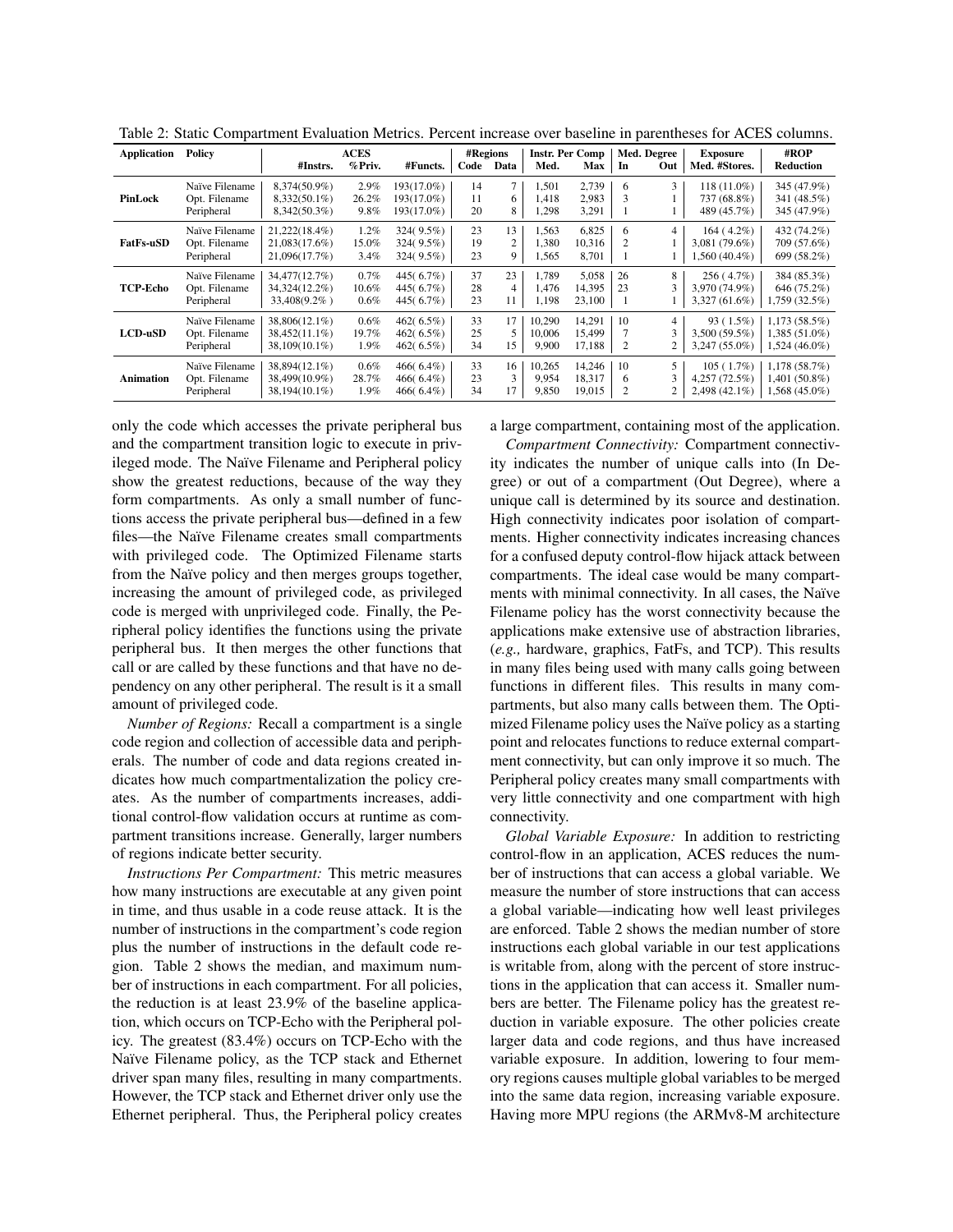supports up to 16) can significantly improve this metric. As an example, we compiled Animation using the Optimized Filename policy and 16 MPU regions (lowering to 12 regions). It then creates 28 data regions versus three with eight MPU regions.

*ROP Gadgets:* We also measure the maximum number of ROP gadgets available at any given time during execution, using the ROPgadget compiler [\[46\]](#page-17-6). ROP gadgets are snippets of instructions that an attacker chains together to perform control-hijack attacks while only using existing code [\[47\]](#page-17-2). As shown in [Table 2,](#page-10-0) ACES reduces the number of ROP gadgets between 32.5% and 85.3% compared to the baseline; the reduction comes from reducing the number of instructions exposed at any point during execution.

#### <span id="page-11-1"></span>6.3 Runtime Overhead

Bare-metal systems have tight constraints on execution time and memory usage. To understand ACES' impact on these aspects across policies, we compare the IoT applications compiled with ACES against the baseline unprotected binaries. For applications compiled using ACES, there are three causes of overhead: compartment entry, compartment exit, and instruction emulation. Compartment entries and exits replace a single instruction with an SVC call, authentication of the source and the destination of the call, and then reconfiguration of the MPU registers. Emulating a store instruction replaces a single instruction with an exception handler, authentication, saving and restoring context, and emulation of the instruction.

In the results discussion, we use a linguistic shorthand—when we say "compartment exit" or simply "exit", we mean the number of invocations of the compartment exit routine. Not all such invocations will actually cause a compartment exit for the reason described in [Section 5.3.](#page-7-0)

All applications—except TCP-Echo—were modified to start profiling just before main begins execution and stops at a hard coded point. Twenty runs of each application were averaged and in all cases the standard deviation was less than 1%. PinLock stops after receiving 100 successful unlocks, with a PC sending alternating good and bad codes as quickly as the serial communication allows. FatFS-uSD formats its SD card, creates a file, writes 1,024 bytes to the file, and verifies the file's contents, at which point profiling stops. LCD-uSD reads and displays 3 of the 6 images provided with the application, as quickly as possible. Profiling stops after displaying the last image. The Animation application displays 11 of the 22 animation images provided with the application before profiling stops. Only half the images were used to prevent the internal 32bit cycle counters from overflow-



<span id="page-11-0"></span>Figure 5: Runtime overhead for applications.

ing. For TCP-Echo, a PC directly connected to the board sends TCP packets as fast as possible. We start profiling after receiving 20 packets—to avoid measuring the PC's delay in identifying the IP address of the board and measure receiving 1,000 packets. This enables an accurate profiling of ACES' overhead, omitting the initialization of the board, which performs many compartment transitions.

The performance results for the three policies are shown in [Figure 5.](#page-11-0) It shows the total overhead, along with the breakdown of portion of time spent executing compartment entries, compartment exits, and emulating instructions. Perhaps unintuitive, the time spend executing these components does not always contribute to a proportional increase in total execution time. This is because the programs block on IO. ACES changes what it does while blocking, but not how long it blocks. This is particularly evident on PinLock which has no measurable increase in total execution time for any policy, yet executes over 12,000 compartment entries and exits with the Naïve and Optimized Filename policies. This is because the small percentage of the time it spends executing compartment switches is hidden by the time spent waiting to receive data on the relatively slow serial port. The other applications wait on the Ethernet, uSD card, or LCD. In some cases, the overhead is not all attributed to compartment entries, exits or emulated instructions, this is because our instrumentation causes a small amount of overhead (about 60 instructions) on each event. In the case of LCD-uSD with the Naïve policy which executes over 6.8 million compartment entries, exits, and emulator calls this causes significant overhead.

Looking across the policies and applications we see that the Naïve Filename policy has the largest impact on execution. This is because the programs are written using many levels of abstraction. Consider TCP-Echo: it is written as an application on top of the Lightweight IP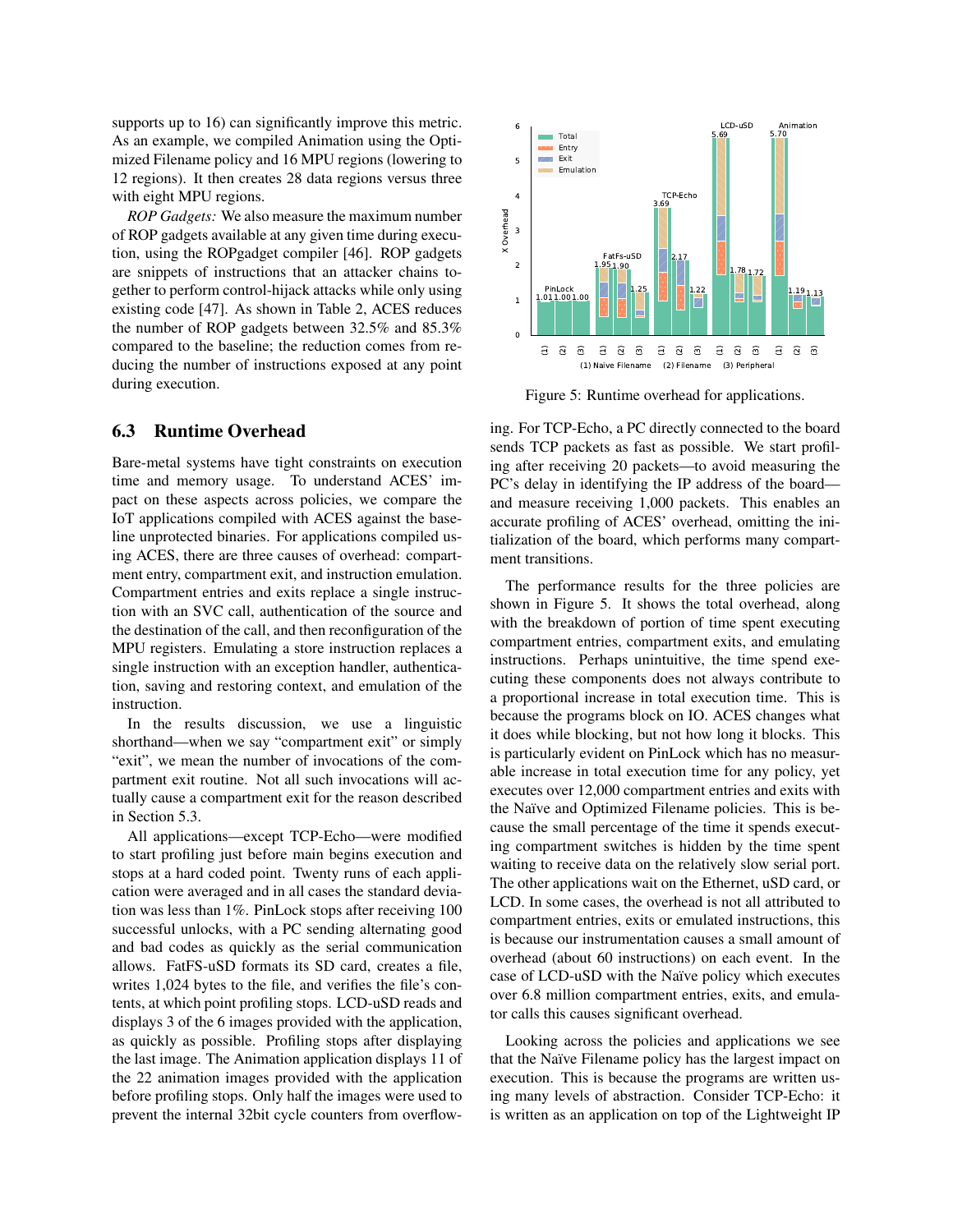Library (LwIP) implementation of the TCP/IP stack [\[19\]](#page-15-11) and the boards HAL. LwIP uses multiple files to implement each layer of the TCP stack and the HAL uses a separate file to abstract the Ethernet peripheral. Thus, while the application simply moves a received buffer to a transmit buffer, these function calls cause frequent compartment transitions, resulting in high overhead. The Optimized Filename policy improves the performance of all applications by reducing the number of compartment transitions and emulated instructions. This is expected as it optimizes the Naïve policy by moving functions to compartments in which it has high connectivity, thus reducing the number of compartment transitions. This also forms larger compartments, increasing the likelihood that needed data is also available in the compartment reducing the number of emulated calls. Finally, the Peripheral policy gives the best performance, as its control-flow aware compartmentalization creates long call chains within the same compartment. This reduces the number of compartment transitions. The stark difference in runtime increase between policies highlights the need to explore the interactions between policies and applications, which ACES enables.

#### 6.4 Memory Overhead

In addition to runtime overhead, compartmentalization increases memory requirements by: including ACES's runtime library (compartment switcher, and microemulator), adding metadata, adding code to invoke compartment switches, and losing memory to fragmentation caused by the alignment requirements of the MPU. We measure the increase in flash, shown in [Figure 6,](#page-12-0) and RAM, show in [Figure 7,](#page-12-1) for the test applications compiled with ACES and compare to the baseline breaking out the overhead contributions of each component.

ACES increases the flash required for the runtime library by 4,216 bytes for all applications and policies.



<span id="page-12-0"></span>Figure 6: Flash usage of ACES for test applications



<span id="page-12-1"></span>Figure 7: RAM usage of ACES for test applications

Fragmentation accounts for a significant amount of the increase in flash usage ranging from 26% of the baseline on Optimize Filename LCD-uSD to 70% on Peripheral PinLock. Fragmentation can also cause a large increase in RAM usage. This suggests that compartmentalization policies may need to optimize for fragmentation when creating compartments to reduce its impact. The MPU in the ARMv8-M architecture only requires regions be a multiple of 32 bytes and aligned on a 32 byte boundary. This will nearly eliminate memory lost to fragmentation on this architecture. For example, Peripheral TCP-Echo would only lose 490 bytes of flash and 104 bytes of RAM to padding versus 38,286 bytes and 17,300 bytes to fragmentation. Metadata and switching code increase are the next largest components, and are application and policy dependent. They increase with the number of compartment transitions and size of emulator white-lists.

[Figure 7](#page-12-1) shows the increase in RAM usage caused by ACES. Its only contributors to overhead are the runtime library and fragmentation. The runtime library consists of a few global variables (*e.g.,* compartment stack pointer), the compartment stack, and the emulator stack. The compartment stack—ranges from 96 bytes (Peripheral PinLock) to 224 bytes (Optimized Filename Animation)—and the emulator stack uses 400 bytes on all applications. Like flash, fragmentation can also cause a significant increase in RAM usage.

#### 6.5 Comparison to Mbed  $\mu$  Visor

To understand how ACES compares to the state-of-theart compartmentalization technique for bare-metal systems, we use the Mbed  $\mu$ Visor from ARM [\[39\]](#page-16-3). Mbed  $\mu$ Visor is a hypervisor designed to provide secure data and peripheral isolation between different compartments in the application (the equivalent term to compartment that  $\mu$ Visor uses is "box"). It is linked as a library to Mbed OS [\[38\]](#page-16-8) and initialized at startup.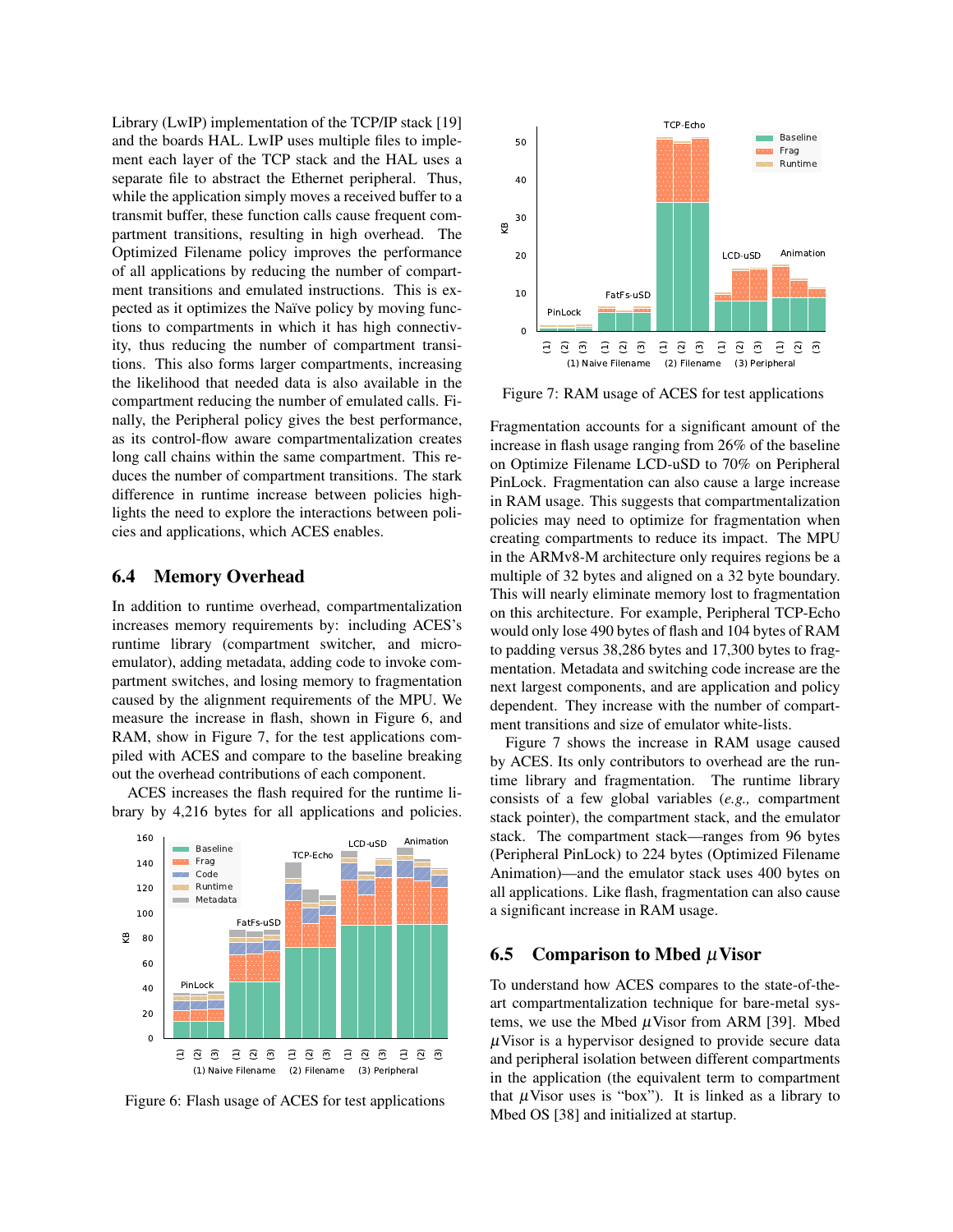<span id="page-13-0"></span>Table 3: Comparison of security properties between ACES and Mbed  $\mu$ Visor

| Tool             | <b>Technique</b> | <b>DEP</b> | <b>Compartmentalization Type</b> |      |            |  |
|------------------|------------------|------------|----------------------------------|------|------------|--|
|                  |                  |            | Code                             | Data | Peripheral |  |
| ACES             | Automatic        |            |                                  |      |            |  |
| Mbed $\mu$ Visor | Manual           | $X$ (Heap) |                                  |      |            |  |

[Table 3](#page-13-0) shows a comparison of security protections provided by ACES and Mbed  $\mu$ Visor. Mbed  $\mu$ Visor requires manual annotation and specific  $\mu$ Visor APIs to be used to provide its protections, while ACES is automatic. Additionally, Mbed  $\mu$ Visor does not enforce code isolation, as all code is placed in one memory region that is accessible by *all* compartments. Furthermore, Mbed  $\mu$ Visor does not enforce DEP on the heap. Both enforce data and peripheral isolation among compartments. ACES enforces fine-grained compartmentalization by allowing code and data to be isolated within a thread, while Mbed  $\mu$ Visor requires a thread for each compartment with no isolation within a thread. Another advantage of ACES over Mbed  $\mu$ Visor is its compartments are not hard-coded into the application, enabling them to be automatically determined from high-level policies.

We compare ACES and Mbed  $\mu$ Visor by porting Pin-Lock to Mbed  $\mu$ Visor. With  $\mu$ Visor, we used two compartments, which logically follows the structure of the application—one compartment handles the IO communication with the serial port and the other handles the computation, *i.e.,* the authentication of the pincode read from the serial port. The first has exclusive access to the serial port reading the user's pincode. The second compartment cannot access the serial port but can only request the entered pin from the first compartment. The authenticator then computes the hash and replies to the first compartment with the result. Mbed  $\mu$ Visor requires specific APIs and a main thread for each compartment, thus there is significant porting effort to get this (and any other application) to execute with  $\mu$ Visor. [Table 4](#page-13-1) shows a comparison between ACES and Mbed  $\mu$  Visor for Flash usage, RAM usage, runtime, and number of ROP gadgets. Since Mbed  $\mu$ Visor requires an OS, Flash and memory usage will be inherently larger. It allocates generous amounts of memory to the heap and stacks, which can be tuned to the application. For our comparison, we dynamically measure the size of the stacks and ignore heap size, thus under-reporting  $\mu$ Visor memory size. Averaged across all policies, ACES reduces the Flash usage by 58.6% and RAM usage by 83.9%, primarily because it does not require an OS.

ACES runtime is comparable (5.0% increase), thus ACES provides automated protection, increased compartmentalization, and reduced memory overhead with little impact on performance.

We investigate the security implications of having

<span id="page-13-1"></span>Table 4: Comparison of memory usage, runtime, and the number of ROP gadgets between ACES and Mbed  $\mu$ Visor for the PinLock application.

| Policy                           |                       | Flash RAM Runtime |  | # ROP Gadgets                        |         |
|----------------------------------|-----------------------|-------------------|--|--------------------------------------|---------|
|                                  |                       | # Cycles   Total  |  | Maximum                              | Average |
| ACES-Naïve Filename 33,504 4,712 |                       |                   |  | 526M   525 345 (53.2%) 234 (36.0%)   |         |
| ACES-Opt. Filename               | $ 33,008 \quad 4,640$ |                   |  | $525M$ 671 341 (44.8%) 247 (32.4%)   |         |
| ACES-Peripheral                  | 34,856 5,136          |                   |  | $525M$ 645 345 (47.2%) 204 (31.3%)   |         |
| Mbed $\mu$ Visor                 | 81,604 30,004         |                   |  | 501M 5.997 5.997 (100%) 5.997 (100%) |         |

code compartmentalization by analyzing the number of ROP gadgets using the ROPgadget compiler [\[46\]](#page-17-6). Without code compartmentalization, a memory corruption vulnerability allows an attacker to leverage all ROP gadgets available in the application—the "Total" column in [Table 4.](#page-13-1) Code compartmentalization confines an attacker to ROP gadgets available only in the current compartment. Averaged across all policies, ACES reduces the maximum number of ROP gadgets by 94.3% over µVisor.

### 7 Related Work

*Micro-kernels:* Micro-kernels [\[35,](#page-16-9) [28\]](#page-16-10) implement least privileges for kernels by reducing the kernel to the minimal set of functionality and then implement additional functions as user space "servers". Micro-kernels like L4 [\[35\]](#page-16-9) have been successfully used in embedded systems [\[20\]](#page-16-11). They rely on careful development or formal verification [\[28\]](#page-16-10) of the kernel and associated servers to maintain the principle of least privilege. ACES creates compartments within a single process, while microkernels break a monolithic kernel into many processes. In addition, the process of creating micro-kernels is manual while ACES' compartments are automatic.

*Software Fault Isolation and Control-flow Integrity:* Software fault isolation [\[50,](#page-17-7) [51\]](#page-17-8) uses checks or pointer masking to restrict access of untrusted modules of a program to a specific region. SFI has been proposed for ARM devices using both software (ARMor) [\[55\]](#page-17-9), and hardware features (ARMlock) [\[56\]](#page-17-10). ARMlock uses memory domains which are not available on Cortex-M devices. ACES works on micro-controllers and uses the MPU to ensure that code and data writes are constrained to a compartment without requiring pointer instrumentation. It also enables flexible definitions of what should be placed in each compartment whereas SFI assumes compartments are identified *a priori*.

Code Pointer Integrity [\[31\]](#page-16-12) prevents memory corruptions from performing control flow hijacks by ensuring the integrity of code pointers. Control-flow integrity [\[1,](#page-15-12) [34,](#page-16-13) [53,](#page-17-11) [54,](#page-17-12) [41,](#page-16-14) [10\]](#page-15-13) restricts the targets of indirect jumps to a set of authorized targets. This restricts the ability of an attacker to perform arbitrary execution, however arbitrary execution is still possible if a suffi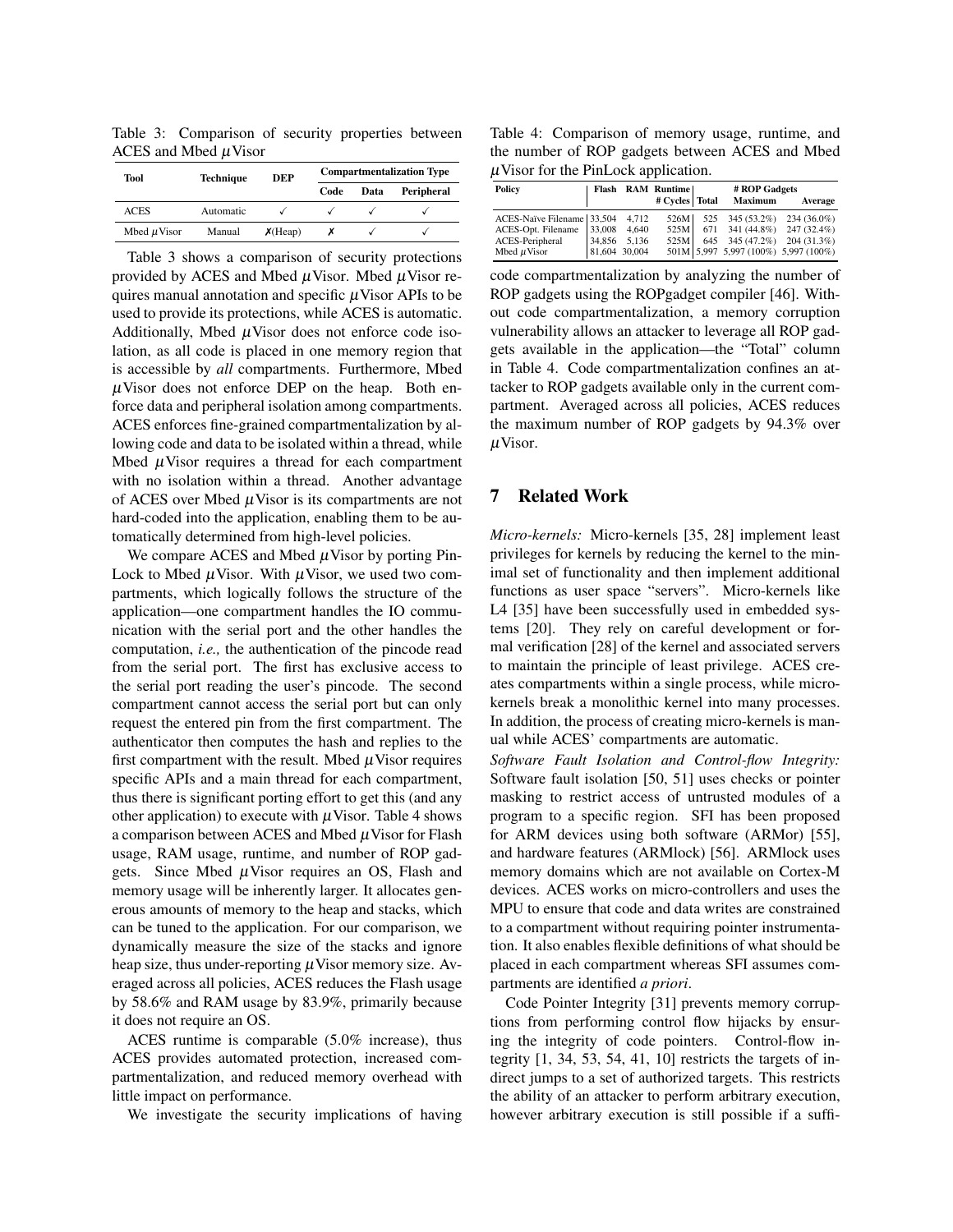ciently large number of targets are available to an attacker. ACES enforces control-flow integrity on control edges that transition between compartments. It also restricts the code and data available in each compartment, thus limiting the exposed targets at any given time.

*Kernel and Application Compartmentalization:* There has been significant work to isolate components of monolithic kernels using an MMU [\[57,](#page-17-13) [52,](#page-17-14) [18\]](#page-15-14). ACES focuses on separating a single bare-metal system into compartments using an MPU and addresses the specific issues that arise from the MPU limitations. Privtrans [\[9\]](#page-15-15) uses static analysis to partition an application into privileged and unprivileged processes, using the OS to enforce the separation of the processes. Glamdring [\[36\]](#page-16-15) uses annotations and data and control-flow analysis to partition an application into sensitive and non-sensitive partitions—executing the sensitive partition in an Intel SGX [\[13\]](#page-15-16) enclave. Robinov *et al.* [\[44\]](#page-17-15) partition Android applications into compartments to protect data and utilize ARM's TrustZone environment to run sensitive compartments. These techniques rely on an OS [\[9,](#page-15-15) [36\]](#page-16-15) for process isolation or hardware not present on microcontrollers [\[36,](#page-16-15) [37,](#page-16-16) [44\]](#page-17-15) or significant developer annotation [\[24,](#page-16-17) [36,](#page-16-15) [37\]](#page-16-16). In contrast ACES works without an OS, only requires an MPU, and does not require developer annotations.

*Embedded system specific protections:* NesCheck [\[40\]](#page-16-18) provides isolation by enforcing memory safety. MIN-ION [\[27\]](#page-16-2) provides automatic thread-level compartmentalization, requiring an OS, while ACES provides function-level compartmentalization without an OS. ARM's TrustZone [\[4\]](#page-15-17) enables execution of software in a "secure world" underneath the OS. TrustZone extensions are included in the new ARMv8-M architecture. At the time of writing, ARMv8-M devices are not yet available. FreeRTOS-MPU [\[22\]](#page-16-19) is a real-time OS that uses the MPU to protect the OS from application tasks. Trustlite [\[29\]](#page-16-20) proposes hardware extensions to microcontrollers, including an execution aware MPU, to enable the deployment of trusted modules. Each module's data is protected from the other parts of the program by use of their MPU. TyTan [\[7\]](#page-15-18) builds on Trustlite and develops a secure architecture for low-end embedded systems, isolating tasks with secure IPC between them. In contrast, ACES enables intraprocess compartmentalization on existing hardware and separates compartment creation from program implementation.

#### 8 Discussion and Conclusion

As shown in [Section 6.3,](#page-11-1) compartmentalization policies may significantly impact runtime performance. To reduce the runtime impact, new policies should seek to place call chains together, and minimize emulating variable accesses. The PDG could be augmented with profiling information of baseline applications so that compartment policies can avoid placing callers and callees of frequently executed function calls in different compartments. In addition, the number of emulator calls could be reduced by improved alias analysis or adding dynamically discovered accesses to the PDG. This would enable an MPU region to be used to provide access to these variables. Finally, optimizations to the way emulated variables are accessed could be made to ACES. For example, the emulator could be modified to check if the store to be emulated is from memcpy. If so, permissions for the entire destination buffer could be validated and then the emulator could perform the entire buffer copy. Thus, the emulator would only be invoked once for the entire copy and not for each address written in the buffer.

Protecting against confused deputy attacks [\[26\]](#page-16-21) is challenging for compartmentalization techniques. They use control over one compartment to provide unexpected inputs to another compartment causing it to perform insecure actions. Consider PinLock that is split into an unprivileged compartment and the privileged compartment with the unlock pin. An attacker with control over the unprivileged compartment may use any interaction between the two compartments to trigger an unlock event. To guard against confused deputy attacks, ACES restricts and validates the locations of all compartment transitions. The difficulty of performing these attacks depends on the compartmentalization policy. For security, it is desirable to have long compartment chains, resulting in many compartments that must be compromised to reach the privileged compartment.

In conclusion, ACES enables automatic application of compartments enforcing least privileges on bare-metal applications. Its primary contributions are (1) decoupling the compartmentalization policy from the program implementation, enabling exploration of the design space and changes to the policy after program development, *e.g.,* depending on the context the application is run in. (2) The automatic application of compartments while maintaining program dependencies and ensuring hardware constraints are satisfied. This frees the developer from the burden of configuring and maintaining memory permissions and understanding the hardware constraints, much like an OS does for applications on a desktop. (3) Use of a micro-emulator to authorize access to data outside a compartment's memory regions, allowing imprecise analysis techniques to form compartments. We demonstrated ACES's flexibility in compartment construction using three compartmentalization policies. Compared to Mbed  $\mu$ Visor, ACES' compartments use 58.6% less Flash, 83.9% less RAM, with comparable execution time, and reduces the number of ROP gadgets by an average of 94.3%.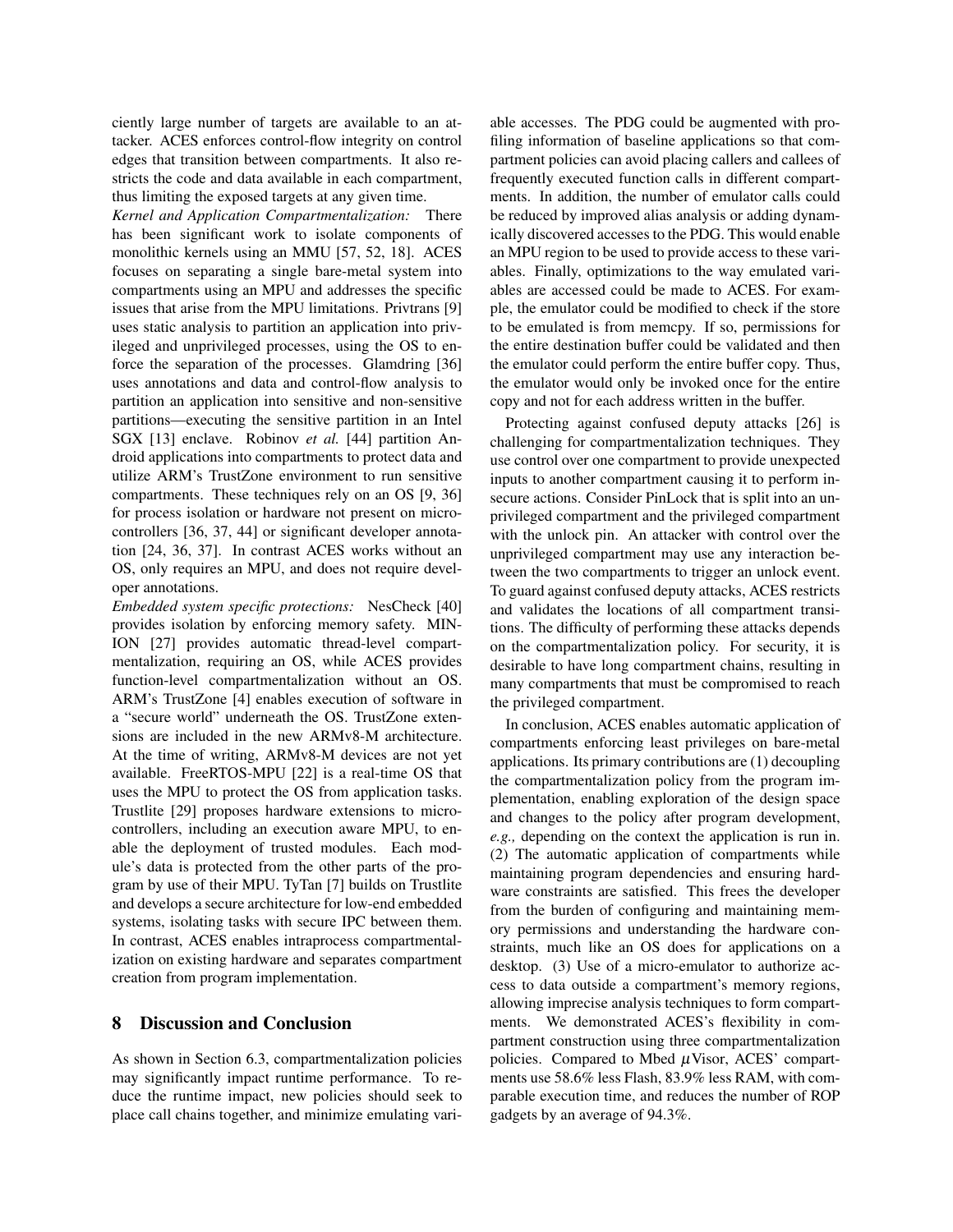# 9 Acknowledgments

We would like to thank Nathan Burow and Brian Hays for their careful reviews and input, and Brenden Dolan-Gavitt, our shepherd, for his detailed reviews and constructive input. This work was supported by Sandia National Laboratories, ONR award N00014-17-1-2513, NSF CNS-1513783, NSF CNS-1718637, NSF CNS-1548114, Intel Corporation, and Northrop Grumman Corporation through their Cybersecurity Research Consortium. Any opinions, findings, and conclusions or recommendations expressed in this material are those of the authors and do not necessarily reflect the views of our sponsors. Sandia National Laboratories is a multimission laboratory managed and operated by National Technology & Engineering Solutions of Sandia, LLC, a wholly owned subsidiary of Honeywell International Inc., for the U.S. Department of Energys National Nuclear Security Administration under contract DE-NA0003525. SAND2018-6917C

### References

- <span id="page-15-12"></span>[1] ABADI, M., BUDIU, M., ERLINGSSON, U., AND LIGATTI, J. Control-flow integrity. In *ACM Conf. on Computer and Communication Security* (2005), ACM, pp. 340–353.
- <span id="page-15-9"></span>[2] ARM. Armv8-m architecture reference manual. [https://static](https://static.docs.arm.com/ddi0553/a/DDI0553A_e_armv8m_arm.pdf).docs.arm.com/ [ddi0553/a/DDI0553A](https://static.docs.arm.com/ddi0553/a/DDI0553A_e_armv8m_arm.pdf) e armv8m arm.pdf.
- <span id="page-15-8"></span>[3] ARM. Armv7-m architecture reference manual. [https://](https://static.docs.arm.com/ddi0403/eb/DDI0403E_B_armv7m_arm.pdf) static.docs.arm.[com/ddi0403/eb/](https://static.docs.arm.com/ddi0403/eb/DDI0403E_B_armv7m_arm.pdf) [DDI0403E](https://static.docs.arm.com/ddi0403/eb/DDI0403E_B_armv7m_arm.pdf) B armv7m arm.pdf, 2014.
- <span id="page-15-17"></span>[4] ARM. Trustzone. [http://www](http://www.arm.com/products/processors/technologies/trustzone/).arm.com/ [products/processors/technologies/](http://www.arm.com/products/processors/technologies/trustzone/) [trustzone/](http://www.arm.com/products/processors/technologies/trustzone/), 2015.
- <span id="page-15-10"></span>[5] ATMEL. Arm32 architecture document. https://www.mouser.[com/ds/2/268/](https://www.mouser.com/ds/2/268/doc32000-1066014.pdf) [doc32000-1066014](https://www.mouser.com/ds/2/268/doc32000-1066014.pdf).pdf.
- <span id="page-15-2"></span>[6] BENIAMINI, G. Project Zero: Over The Air: Exploiting Broadcoms Wi-Fi Stack.
- <span id="page-15-18"></span>[7] BRASSER, F., EL MAHJOUB, B., SADEGHI, A.- R., WACHSMANN, C., AND KOEBERL, P. Tytan: Tiny trust anchor for tiny devices. In *Design Automation Conf.* (2015), ACM/IEEE, pp. 1–6.
- <span id="page-15-1"></span>[8] BROCIOUS, C. My arduino can beat up your hotel room lock. In *Black Hat USA* (2013).
- <span id="page-15-15"></span>[9] BRUMLEY, D., AND SONG, D. Privtrans: Automatically partitioning programs for privilege separation. In *USENIX Security Symposium* (2004), pp. 57–72.
- <span id="page-15-13"></span>[10] BUROW, N., CARR, S. A., NASH, J., LARSEN, P., FRANZ, M., BRUNTHALER, S., AND PAYER, M. Control-Flow Integrity: Precision, Security, and Performance. *ACM Computing Surveys 50*, 1 (2018, preprint: [https://arxiv](https://arxiv.org/abs/1602.04056).org/abs/ 1602.[04056](https://arxiv.org/abs/1602.04056)).
- <span id="page-15-7"></span>[11] CARR, S. A., AND PAYER, M. Datashield: Configurable data confidentiality and integrity. In *Proceedings of the 2017 ACM on Asia Conference on Computer and Communications Security* (2017), ACM, pp. 193–204.
- <span id="page-15-6"></span>[12] CLEMENTS, A. A., ALMAKHDHUB, N. S., SAAB, K. S., SRIVASTAVA, P., KOO, J., BAGCHI, S., AND PAYER, M. Protecting bare-metal embedded systems with privilege overlays. In *IEEE Symp. on Security and Privacy* (2017), IEEE.
- <span id="page-15-16"></span>[13] COSTAN, V., AND DEVADAS, S. Intel sgx explained. *IACR Cryptology ePrint Archive 2016* (2016), 86.
- <span id="page-15-0"></span>[14] CUNNINGHAM, M., AND MANNIX, L. Fines for red-light and speed cameras suspended across the state. *The Age* (06 2017).
- <span id="page-15-4"></span>[15] CVE-2017-6956. [https://cve](https://cve.mitre.org/cgi-bin/cvename.cgi?name=CVE-2017-6956).mitre.org/ cgi-bin/cvename.[cgi?name=CVE-2017-](https://cve.mitre.org/cgi-bin/cvename.cgi?name=CVE-2017-6956) [6956](https://cve.mitre.org/cgi-bin/cvename.cgi?name=CVE-2017-6956), 2017.
- <span id="page-15-3"></span>[16] CVE-2017-6957. [https://cve](https://cve.mitre.org/cgi-bin/cvename.cgi?name=CVE-2017-6957).mitre.org/ cgi-bin/cvename.[cgi?name=CVE-2017-](https://cve.mitre.org/cgi-bin/cvename.cgi?name=CVE-2017-6957) [6957](https://cve.mitre.org/cgi-bin/cvename.cgi?name=CVE-2017-6957), 2017.
- <span id="page-15-5"></span>[17] CVE-2017-6961. [https://cve](https://cve.mitre.org/cgi-bin/cvename.cgi?name=CVE-2017-6961).mitre.org/ cgi-bin/cvename.[cgi?name=CVE-2017-](https://cve.mitre.org/cgi-bin/cvename.cgi?name=CVE-2017-6961) [6961](https://cve.mitre.org/cgi-bin/cvename.cgi?name=CVE-2017-6961), 2017.
- <span id="page-15-14"></span>[18] DAUTENHAHN, N., KASAMPALIS, T., DIETZ, W., CRISWELL, J., AND ADVE, V. Nested kernel: An operating system architecture for intra-kernel privilege separation. In *Conf. on Architectural Support for Programming Languages and Operating Systems* (2015), pp. 191–206.
- <span id="page-15-11"></span>[19] DUNKELS, A. Full tcp/ip for 8-bit architectures. In *Proceedings of the 1st international conference on Mobile systems, applications and services* (2003), ACM, pp. 85–98.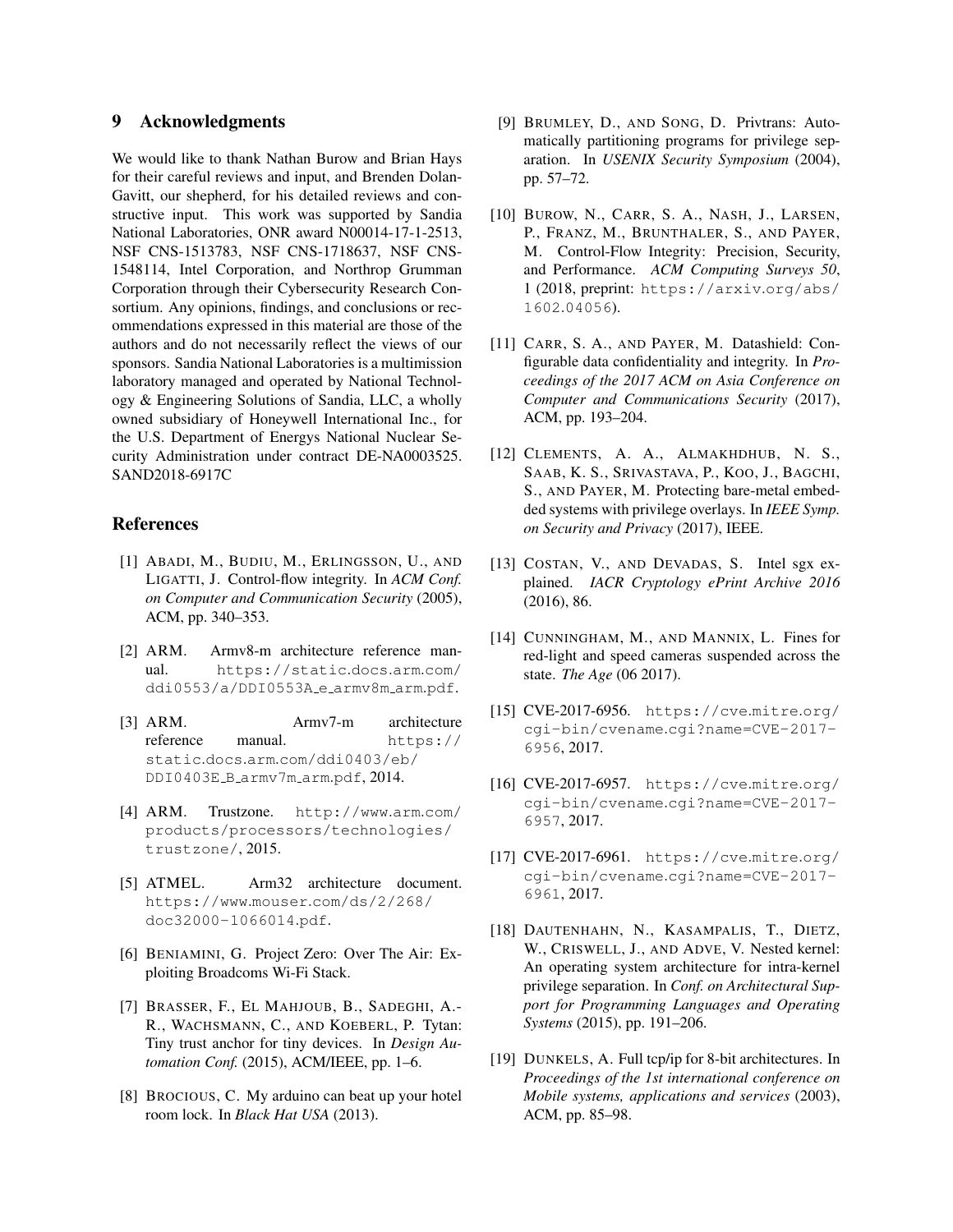- <span id="page-16-11"></span>[20] ELPHINSTONE, K., AND HEISER, G. From l3 to sel4 what have we learnt in 20 years of l4 microkernels? In *Proceedings of the Twenty-Fourth ACM Symposium on Operating Systems Principles* (2013), ACM, pp. 133–150.
- <span id="page-16-4"></span>[21] FERRANTE, J., OTTENSTEIN, K. J., AND WAR-REN, J. D. The program dependence graph and its use in optimization. *ACM Trans. on Programming Languages and Systems 9*, 3 (1987), 319–349.
- <span id="page-16-19"></span>[22] FreeRTOS-MPU. [http://](http://www.freertos.org/FreeRTOS-MPU-memory-protection-unit.html) www.freertos.[org/FreeRTOS-MPU](http://www.freertos.org/FreeRTOS-MPU-memory-protection-unit.html)[memory-protection-unit](http://www.freertos.org/FreeRTOS-MPU-memory-protection-unit.html).html.
- <span id="page-16-1"></span>[23] GREENBERG, A. The Jeep Hackers Are Back to Prove Car Hacking Can Get Much Worse. *Wired Magazine* (08 2016).
- <span id="page-16-17"></span>[24] GUDKA, K., WATSON, R. N., ANDERSON, J., CHISNALL, D., DAVIS, B., LAURIE, B., MARI-NOS, I., NEUMANN, P. G., AND RICHARDSON, A. Clean application compartmentalization with soaap. In *Proceedings of the 22nd ACM SIGSAC Conference on Computer and Communications Security* (2015), ACM, pp. 1016–1031.
- <span id="page-16-7"></span>[25] HAGBERG, A. A., SCHULT, D. A., AND SWART, P. J. Exploring network structure, dynamics, and function using NetworkX. In *Proceedings of the 7th Python in Science Conference (SciPy2008)* (Pasadena, CA USA, Aug. 2008), pp. 11–15.
- <span id="page-16-21"></span>[26] HARDY, N. The confused deputy:(or why capabilities might have been invented). *ACM SIGOPS Operating Systems Review 22*, 4 (1988), 36–38.
- <span id="page-16-2"></span>[27] KIM, C. H., KIM, T., CHOI, H., GU, Z., LEE, B., ZHANG, X., AND XU, D. Securing real-time microcontroller systems through customized memory view switching. In *Network and Distributed Systems Security Symp. (NDSS)* (2018).
- <span id="page-16-10"></span>[28] KLEIN, G., ELPHINSTONE, K., HEISER, G., AN-DRONICK, J., COCK, D., DERRIN, P., ELKA-DUWE, D., ENGELHARDT, K., KOLANSKI, R., NORRISH, M., ET AL. sel4: Formal verification of an os kernel. In *Proceedings of the ACM SIGOPS 22nd symposium on Operating systems principles* (2009), ACM, pp. 207–220.
- <span id="page-16-20"></span>[29] KOEBERL, P., SCHULZ, S., SCHULZ, P., SADEGHI, A., AND VARADHARAJAN, V. TrustLite: a security architecture for tiny embedded devices. *ACM EuroSys* (2014).
- <span id="page-16-0"></span>[30] KREBS, B. DDoS on Dyn Impacts Twitter, Spotify, Reddit. [https://krebsonsecurity](https://krebsonsecurity.com/2016/10/ddos-on-dyn-impacts-twitter-spotify-reddit/).com/ [2016/10/ddos-on-dyn-impacts](https://krebsonsecurity.com/2016/10/ddos-on-dyn-impacts-twitter-spotify-reddit/)[twitter-spotify-reddit/](https://krebsonsecurity.com/2016/10/ddos-on-dyn-impacts-twitter-spotify-reddit/).
- <span id="page-16-12"></span>[31] KUZNETSOV, V., SZEKERES, L., PAYER, M., CANDEA, G., SEKAR, R., AND SONG, D. Code Pointer Integrity. *USENIX Symp. on Operating Systems Design and Implementation* (2014).
- <span id="page-16-6"></span>[32] LATTNER, C., AND ADVE, V. Llvm: A compilation framework for lifelong program analysis and transformation. In *Intl. Symp. Code Generation and Optimization* (2004), IEEE, pp. 75–86.
- <span id="page-16-5"></span>[33] LATTNER, C., LENHARTH, A., AND ADVE, V. Making context-sensitive points-to analysis with heap cloning practical for the real world. *ACM SIG-PLAN 42*, 6 (2007), 278–289.
- <span id="page-16-13"></span>[34] LI, J., WANG, Z., BLETSCH, T., SRINIVASAN, D., GRACE, M., AND JIANG, X. Comprehensive and efficient protection of kernel control data. *IEEE Trans. on Information Forensics and Security 6*, 4 (2011), 1404–1417.
- <span id="page-16-9"></span>[35] LIEDTKE, J. On micro-kernel construction. In *Symp. on Operating Systems Principles* (New York, NY, USA, 1995), SOSP '95, ACM, pp. 237–250.
- <span id="page-16-15"></span>[36] LIND, J., PRIEBE, C., MUTHUKUMARAN, D., O'KEEFFE, D., AUBLIN, P.-L., KELBERT, F., REIHER, T., GOLTZSCHE, D., EYERS, D., KAPITZA, R., ET AL. Glamdring: Automatic application partitioning for intel sgx. In *USENIX Annual Technical Conf.* (2017).
- <span id="page-16-16"></span>[37] LIU, Y., ZHOU, T., CHEN, K., CHEN, H., AND XIA, Y. Thwarting memory disclosure with efficient hypervisor-enforced intra-domain isolation. In *Proceedings of the 22nd ACM SIGSAC Conference on Computer and Communications Security* (2015), ACM, pp. 1607–1619.
- <span id="page-16-8"></span>[38] mbed OS. [https://www](https://www.mbed.com/en/development/mbed-os/).mbed.com/en/ [development/mbed-os/](https://www.mbed.com/en/development/mbed-os/).
- <span id="page-16-3"></span>[39] The mbed OS uVisor. [https://](https://www.mbed.com/en/technologies/security/uvisor/) www.mbed.[com/en/technologies/](https://www.mbed.com/en/technologies/security/uvisor/) [security/uvisor/](https://www.mbed.com/en/technologies/security/uvisor/).
- <span id="page-16-18"></span>[40] MIDI, D., PAYER, M., AND BERTINO, E. Memory Safety for Embedded Devices with nesCheck. In *ACM Symp. on InformAtion, Computer and Communications Security* (2017).
- <span id="page-16-14"></span>[41] NIU, B., AND TAN, G. Modular control-flow integrity. *ACM SIGPLAN Notices 49*, 6 (2014), 577– 587.